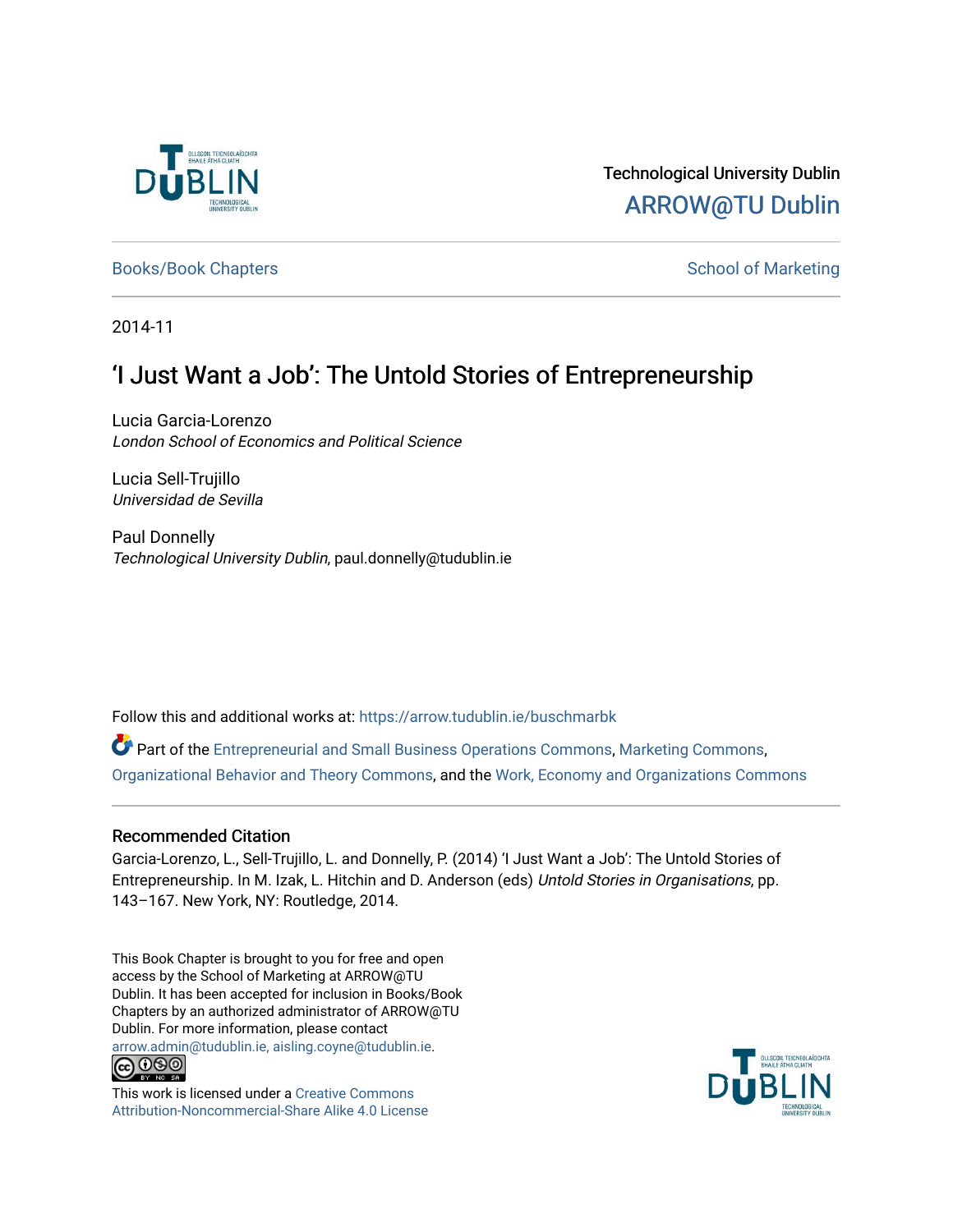# **9 "I Just Want a Job"**  The Untold Stories of Entrepreneurship

 *Lucia Garcia-Lorenzo, Lucia Sell-Trujillo, and Paul Donnelly* 

Those who do not have power over the stories that dominate their lives, power to retell them, rethink them, deconstruct them, joke about them, and change them as times change, truly are powerless because they cannot think new thoughts.

( *Rushdie* , 1992: 432)

## **INTRODUCTION**

Despite increasing recognition of entrepreneurship as a diverse phenomenon (Shane & Venkataraman, 2000; Venkataraman, 2002), most research on this area still assumes that entrepreneurship is a positive behavioural quality or state to aspire to (Calás, Smircich, & Bourne, 2009; Carland & Carland, 1991, 1992; Dey & Steyaert, 2010, 2012). Thus, entrepreneurship is generally portrayed as that positive, elusive competence individuals need to develop, and organizations and institutions need to foster, to increase creativity, innovation, and the possibilities of finding employment in times of economic instability (Drucker, 1985; Perren & Jennings, 2005).

Recent research has attempted to critically assess the area of entrepreneurship studies (e.g., Imas & Weston, 2012; Ogbor, 2000; *Özkazanç-Pan, 2009*), providing alternative views on entrepreneurship that go beyond the wealth and business creation focus of much of the managerial literature. This type of research outlines a view of entrepreneurship more as a process than an ideal state to be reached. Within this tradition, a discursive and narrative approach to entrepreneurship studies has been suggested by a number of scholars (Cornelissen, Clarke, & Cienki, 2012; García & Welter, 2013; Holt & MacPherson, 2010). The aim is to capture the multi-voiced representations of entrepreneurship, as well as to provide more contextualised knowledge of the process, thereby providing an alternative to the predominant ambition in much entrepreneurial research to describe the ideal 'entrepreneur' and to explain and predict individual entrepreneurial behaviour (Cornelissen et al., 2012; Steyaert & Bouwen, 1997). Thus, our aim here is to contribute to this emerging, alternative tradition.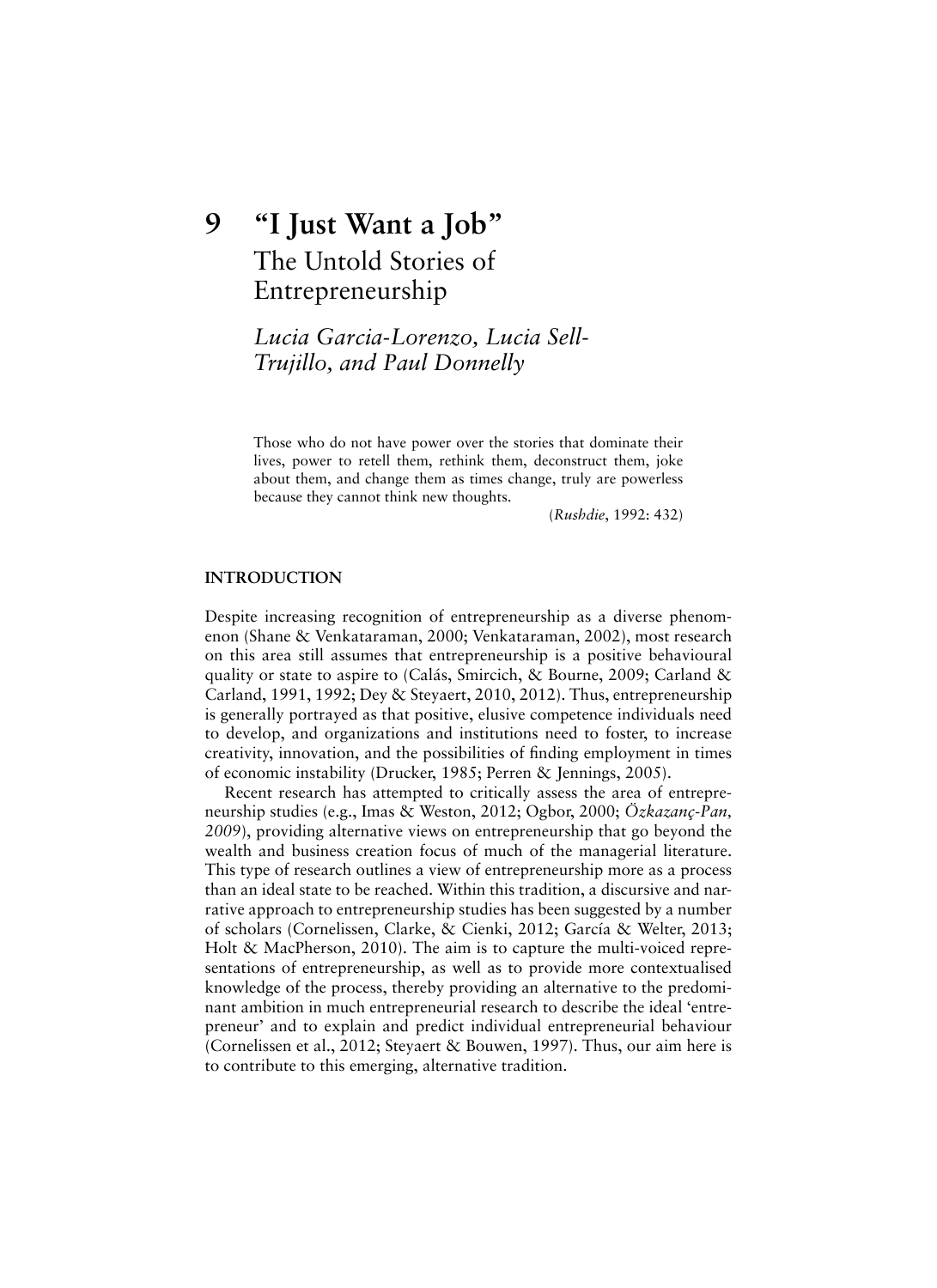In this chapter, we will focus on a number of situated entrepreneurial stories of people in Spain and Ireland. During 2013, we used qualitative research methods to collect in-depth interviews, documents, and digital narratives in the aforementioned countries. We have found that both the Spanish and Irish governments, as well as the media, are encouraging people—through a particular type of narrative—to become more entrepreneurial as a possible way out of unemployment. However, our interviewees do not recognise themselves in this institutionalised narrative of entrepreneurship as the empowered, creative and independent individuals who go on a 'quest' to 'put an innovative product in the market'. It is necessity, rather than opportunity (Hessels, Van Gelderen, & Thurik, 2008), that is pushing, rather than pulling (Amit & Muller, 1995; Gilad & Levine, 1986; Storey, 1982), them to become self-employed. This chapter aims to make explicit the untold stories about their transitory state. By collecting these alternative stories of the entrepreneurship process, we hope to "access deeper organiz[ing] realities, closely linked to [people's] experiences" (Gabriel, 1999: 270), as well as to complement the dominant narrative of entrepreneurship as a 'quest' present in most research, institutional, and media contexts.

The chapter is structured as follows. The first section explores the concept of entrepreneurship and the research being done on entrepreneurial narratives. The second section looks at stories, both told and untold, as ways to manage in drifting and ambiguous contexts. The third section explains the methods of data gathering and analysis used to handle the data material. The fourth section describes the dominant narrative in entrepreneurship: the quest. Section five looks into the untold stories that lead to that narrative and that get pushed aside as redundant or not fitting, but that show the struggle of the forced entrepreneurs to find new anchors within a transitory situation.

## **NARRATIVES ABOUT ENTREPRENEURSHIP**

There does not seem to be a clear agreement among researchers about what *entrepreneurship* is. The common definition, however, seems to revolve around wealth and business creation by motivated individuals and the factors that might support or enable that process (Gartner, 2010). For instance, Kirzner (1973) defined entrepreneurship as the ability to perceive new opportunities and to exploit them, whereas for Shane and Venkataraman (2000: 218) entrepreneurship is the study of "how, by whom, and with what effects opportunities to create future goods and services are discovered, evaluated, and exploited". Intellectual capital is considered important and factors such as education and previous experience in work are seen as influencing the entrepreneur's capacity to understand, interpret and apply new information in a way that others cannot (Shane & Venkataraman, 2000). Social capital and networks are also considered critical, as they provide and support the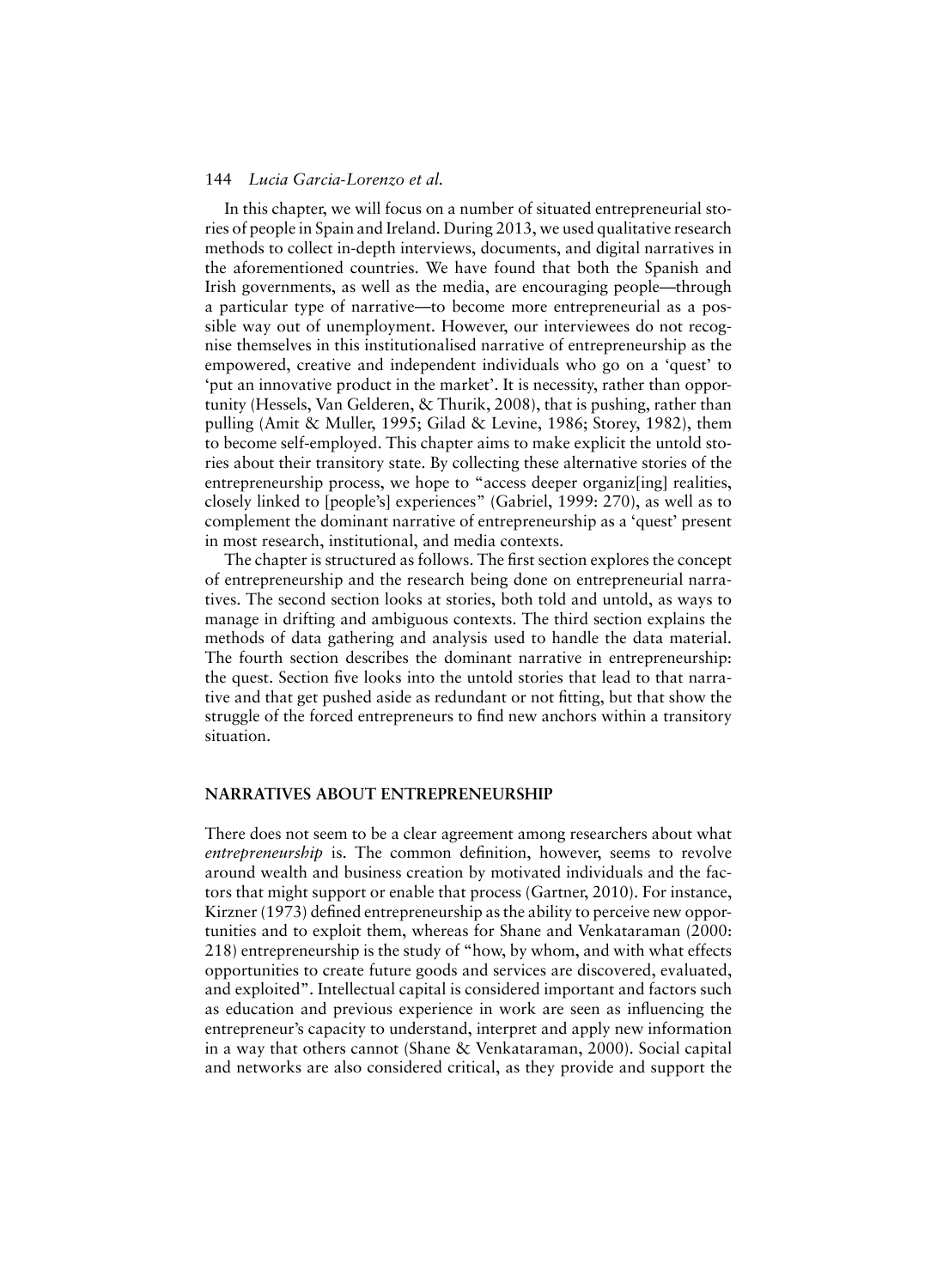entrepreneur's understanding of his 'market' (Cope, Jack, & Rose, 2007; De Clercq & Voronov, 2009; Lin, Ensel, & Vaughn, 1981; Portes, 1998). Yet, the narrative tends to be very much about an individual, motivated to create wealth and able to discover and exploit new opportunities. Indeed, it was Schumpeter (1939) who first emphasised the role of entrepreneurs in economic theory, endowing them with a drive to power and an intuitive insight that he saw as instinctive.

Yet, as Gartner (2008: 359) suggests, there is not "'an' entrepreneurial type. Variation is, inherently, a fundamental characteristic of entrepreneurship". Mitchell (1997) also describes the shortcomings of this type of research: apparently no 'typical' entrepreneur exists. The array of contradictory studies only adds to the mythical status of entrepreneurs and to the consequent difficulties that non-entrepreneurs have in understanding the practitioners of this most unique profession (Mitchell, 1997: 123). And yet, most of the stories we hear about entrepreneurs focus on the exemplar individual who, as hero or jester (Anderson & Warren, 2011), achieves success and wealth. This can lead to a sense of failure when potential entrepreneurs struggle to live up to that ideal, especially in economically uncertain times (Trethewey, 2001).

There is, however, an emergent research tradition that sees entrepreneurship as a socially constructed process (Kenny & Scriver, 2012). For instance, Drakopoulou-Dodd and Anderson (2007: 343) strongly criticise the myth of the asocial individual entrepreneur, stressing that the very phenomenon of entrepreneurship is 'socially constructed'. Radu and Redien-Collot (2008) have also illustrated how the public sphere, in the form of the French press, constructs images of French entrepreneurs and how these influence the perception of entrepreneurship's social desirability (entrepreneurship as an attractive career option) and social feasibility (entrepreneurship as an accessible and realistic career option). A similar phenomenon is reported in the British press by Nicholson and Anderson (2005). Anderson, Dodd, and Jack (2009) also looked into the different metaphors used to describe entrepreneurship in different business schools in Europe and their potential consequences in shaping entrepreneurship education. All this research indicates a growing interest in the phenomenon of entrepreneurship as a collective process situated in particular historical and social contexts, rather than just dependant on individual motivations, cognitions, or behaviours. As Holt and Macpherson (2010) argue, entrepreneurship is not a state, but a process based on the collaborative and on-going reconciliation of multiple views and voices. Going further, Jones and Spicer (2005: 236) have described the 'entrepreneur' concept as an empty signifier, an 'absent centre', whose function is to be constantly articulated. Entrepreneurship might not even be an ideal condition to aspire to, as Marris (1986: 121) indicates, suggesting a different perspective on the process, as "no one would surely undertake so uncertain and stressful endeavour unless they were excluded from easier ways of realising themselves".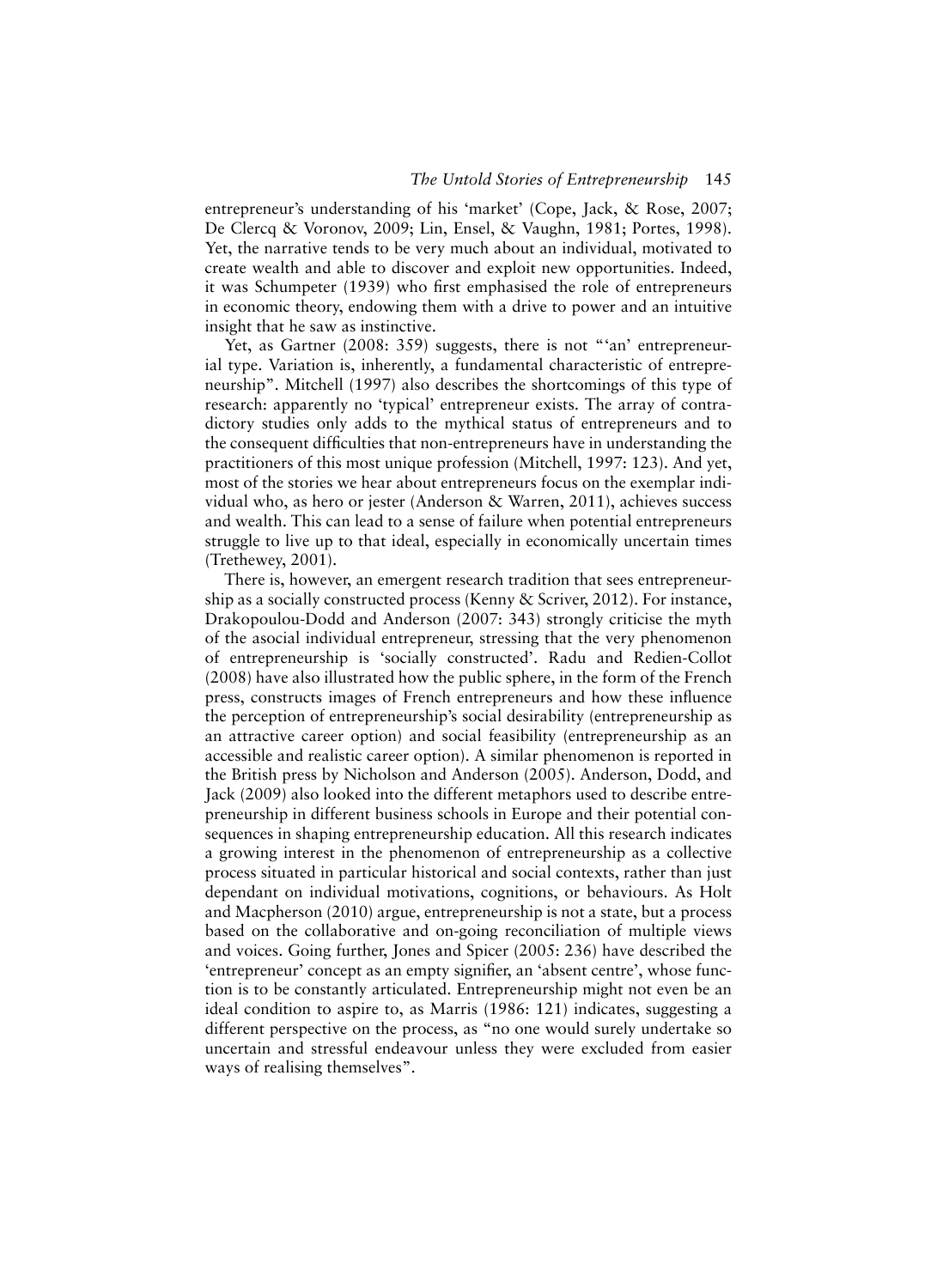In line with this perspective, a number of researchers (Cornelissen et al., 2012; García & Welter, 2013; Holt & MacPherson, 2010; Neergaard & Ulhoi, 2007; Steyaert & Bouwen, 1997) have suggested that a narrative approach can make a constructive contribution to entrepreneurship research by introducing enhanced conceptual, epistemological, and methodological reflection. In line with this research area, the following section explores the use of stories and narratives during transitional situations, such as the ones necessity entrepreneurs in Spain and Ireland are experiencing.

# **THE UNTOLD STORIES OF ENTREPRENEURSHIP: FACING ANXIETY AND UNCERTAINTY.**

The increasing amount of uncertainty and fragmentation in our organizations and communities (Bauman, 2000; Beck, 2000) makes it difficult to generate enduring collective meanings and coherent personal identities. It is an increasing challenge to maintain trust in traditional institutional arrangements, as well as a coherent personal narrative, in a context where risk and uncertainty are the norm (Sennett, 1998; 2006).

When it comes to entrepreneurship, and in the context of the current European financial crisis, increasingly, as Bauman (2013) says, "state functions [have been] . . . shifted sideways, to the market . . . or dropped downwards, onto the shoulders of human individuals, now expected to divine individually, inspired and set in motion by their greed, what they did not manage to produce collectively, inspired and moved by communal spirit". While this might encourage growth, it also "undermines the basis of trust and reciprocity on which economic relationships rely" (Marris, 1996: 145).

And yet, against this incessant fragmentation and becoming, narrative spaces allow us to find and negotiate continuity. As an inherently social psychological endeavour, narratives support our efforts for community building, as well as for developing our personal and social identities. As Bruner (1990) suggests, narratives help to institutionalise social practices by giving legitimacy to the known and expected. Yet, narratives are also the way in which we are able to incorporate the fragmented, the extraordinary and the unintelligible into the register of the possible. They are, therefore, a favoured tool to cope with change and potential loss (Garcia-Lorenzo, 2010; Marris, 1993). It is partly through the telling of stories that we try to contain uncertainty by allowing the connection between the unknown and the familiar narratives to provide us with a 'potential space' (Winnicott, 1971) where we can safely set new bounds to previously unfamiliar situations.

It is partly this drive for sensemaking, for the completion of the narrative, for constant re-enactment until the 'new' finds itself 'familiar' in the configuration of the 'old', that might drive away the stories of necessity entrepreneurs, those individuals who are, in employment terms, "neither here nor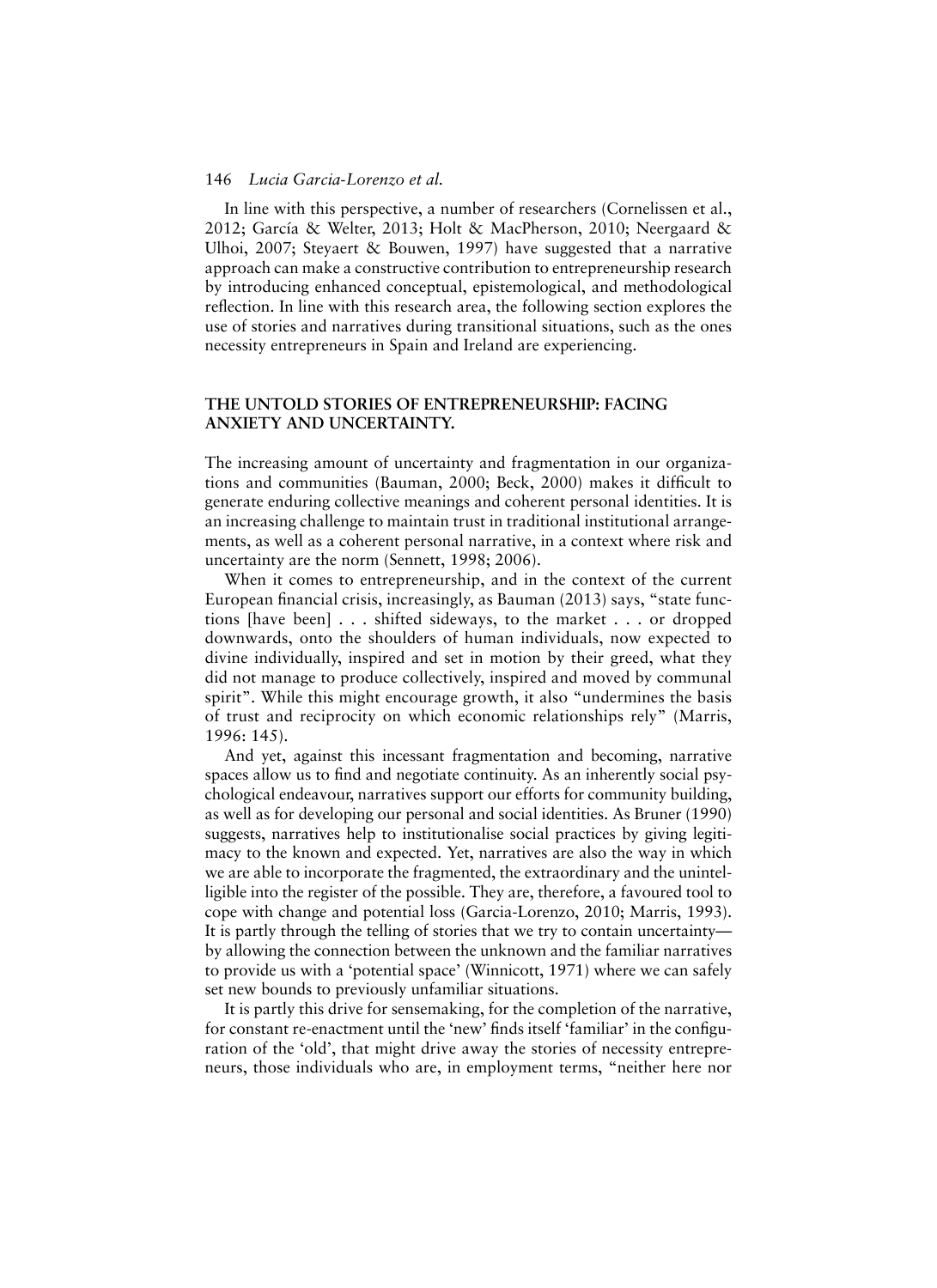## *The Untold Stories of Entrepreneurship* 147

there; they are betwixt and between the positions assigned and arrayed by law, custom, convention and ceremony" (Turner, 1995: 95). There are few stories told about the 'liminal period' of forced transition between being an employee and having to create employment. Most necessity entrepreneurs find themselves going through a period where the social and community structure they know is dissolving (Jahoda, 1982), where they are perceived as potentially dangerous or become invisible and are pushed to find 'structure' by themselves, since the institutions they used to rely on (e.g., government or employers) find it difficult to provide one for them. Yet, this is also the period where unlimited possibilities for a new structure or narrative also exist (Turner, 1995).

Indeed, in this chapter, we see entrepreneurship as both a storytelling and a story-making process, emphasising both the communicative and the persuasive, constraining aspect of narratives. Looking at how the stories of entrepreneurs come to be made, we stress the importance of cooperation and reflection, aspects of entrepreneurship that contrast with the idea of entrepreneurship as just storytelling. Yet, both processes shed light on entrepreneurship as a dynamic, on-going process. Indeed, in terms of performative functions, there is a clear role for storytelling in conveying and articulating the entrepreneurial experience. Obviously, storytelling is closely related to how the entrepreneur makes sense of what s/he does, and how s/he relates to others, recognises opportunities, and gains experience. The identification of the role of storytelling thus enables a richer, fuller understanding of how entrepreneurs learn about themselves and the entrepreneurship process, as well as gain experience.

# **METHODOLOGY**

This section describes the research methods used to gather the data for the analysis of the entrepreneur stories. The research strategy involved a qualitative methodology to gather both personal entrepreneur narratives, as well as public sphere representations of entrepreneurs, both in Spain and Ireland.

In our research, we look for both the micro-interaction between the entrepreneurs and their situation (Cornelissen et al., 2012; Holt & MacPherson, 2010), as well as at the macro-representation of entrepreneurs in the institutional and public sphere (Anderson et al., 2009; Radu & Redien-Collot, 2008). As such, we have collected narratives from necessity entrepreneurs through eight in-depth and face-to-face interviews, as well as employing digital blogs and media in what Murthy (2008) calls 'digital ethnography' to collect media stories illustrative of public narratives of entrepreneurship in Ireland and Spain. We have also used publicly available documents, such as government and international organization reports (e.g., Global Entrepreneurship Monitor) to gain an appreciation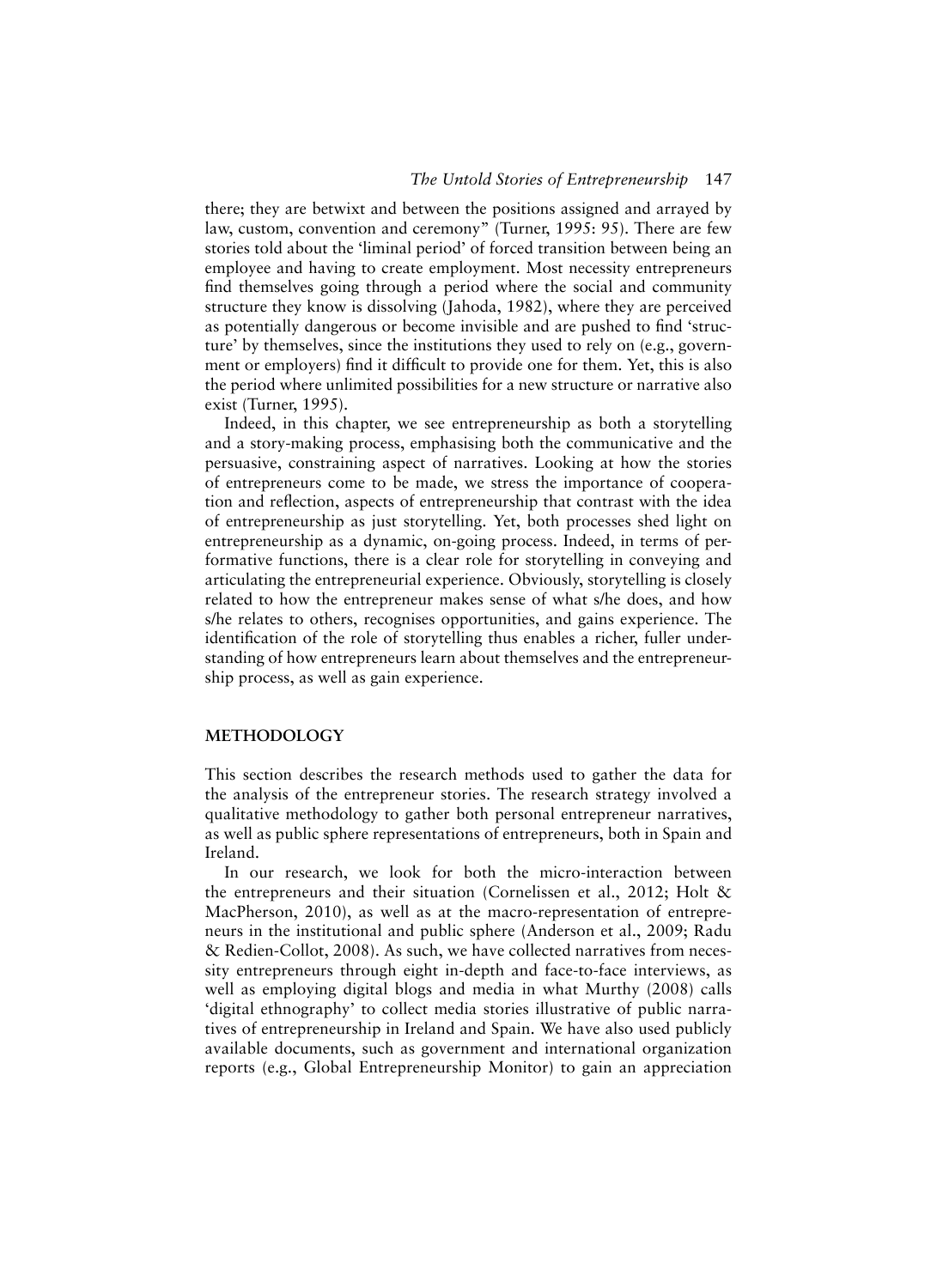for the cultural understanding of entrepreneurship in both countries. Our aim is to straddle the micro-macro boundary, looking at the development of personal narratives of self and entrepreneurial identity within particular social and historical contexts that shape how the individual narratives are developed, told or kept implicit.

Several authors have stressed the importance of the media's effects on entrepreneurial desirability and feasibility (Nahapiet & Ghoshal, 1998; Swedberg, 2000). Through framing, exposure, and interpretation, the media tends to portray entrepreneurship as a more or less desirable condition. At the same time, media renders entrepreneurship as more or less feasible, due to its impact on (i) the efficient dissemination of information about available institutional support and (ii) portrayal of the personal skills required to become a successful entrepreneur. The stories we have collected in the media show positive portrayals of entrepreneurship, considered as vital to stimulating entrepreneurial career choices, as they convey perceptions that obstacles to success can be overcome, and failure can be transformed into a learning opportunity (Nicholson & Anderson, 2005; Radu & Redien-Collot, 2008). The use of different methods enabled the inclusion of different viewpoints to refine our understanding of the phenomenon under study (Flick, 1992).

The narrative analysis followed Parker (2005) in looking for the different story elements (e.g., scene, purpose, actors, etc.). The narrative analysis sought to capture the process of entrepreneurship as lived by the necessity entrepreneurs in both Ireland and Spain, as well as the representations of entrepreneurship in the public sphere.

The analysis of the data was accomplished in two different steps. The first step sought to identify the activities, experiences, and transition processes the necessity entrepreneurs go through from employment to unemployment to entrepreneurship. It consisted of multiple readings of the interview transcripts, field notes, and documentation for the identification of everyday activities, experiences, and events. These were initially coded according to three main areas: the historical narrative of their transition between employment and creating their own job; their main activities as entrepreneurs; and their self and social image as entrepreneurs.

The second step involved comparing these non-public narratives with the analysis of the public narratives on entrepreneurship. The most common narrative identified has been that of the 'Quest' (Booker, 2004). When applied to the 'necessity entrepreneurs', we have found that it presents the following abridged structure:

- **1 The call:** Life has become intolerable and the hero realizes he can only change matters through making a long difficult journey, e.g., unemployment and its results.
- **2 The journey:** The hero sets out across hostile terrain, encountering a series of life-threatening ordeals. They include monsters to overcome and temptations to resist (e.g., abandon or accept precarious, but dead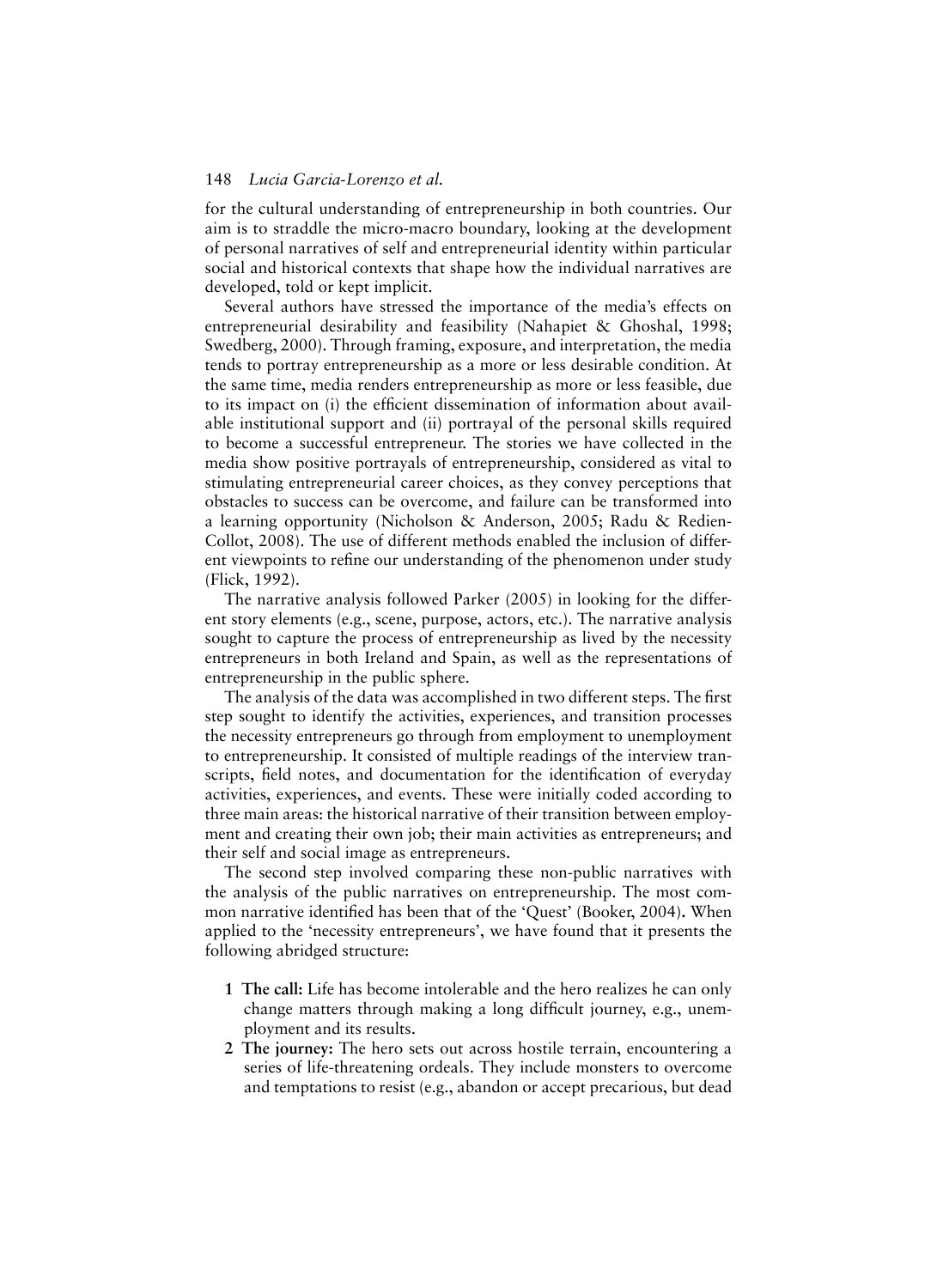end jobs), but also periods of respite with the help of, for example, 'wise old men' (e.g., for the government this translates as education; for the necessity entrepreneurs it translates as friends or family.)

**3 The goal:** After the last escape from death, the prize, kingdom, treasure, etc., is finally achieved. Renewed life is assured to stretch 'ever-after'. Thus, once the company is set up, employment and salary are ensured.

This was clearly the framework in the public narratives of entrepreneurship both in Ireland and Spain. While our analysis shows that the lived, unstructured experience of necessity entrepreneurs in both countries is not yet as clearly structured or formulated, it also shows that many of the stories of that transitional phase seem to be either 'edited out' or suppressed in the final 'edited' public narrative. The consequence is that the narratives of entrepreneurship circulating in the public sphere, and being used to shape necessity entrepreneurs experiences, represent the entrepreneurship ideal to be attained, rather than the real experience that is being lived. The next two sections contrast the public and private narratives.

# **THE ENTREPRENEURIAL NARRATIVE IN THE PUBLIC SPHERE: THE QUEST**

When it comes to unemployment, the critical economic and social situation of southern Europe, as well as Ireland, has been widely publicised (Standing, 2013). One of the solutions suggested to come out of the crisis is the encouragement of entrepreneurial activity among the unemployed. As the most recent Global Entrepreneurship Monitor report for Spain (Hernández et al., 2013: 20) declares, "a quarter of the [entrepreneurial] activity continues to be driven by necessity and the high level of unemployment in Spain", yet this type of entrepreneurship is still considered of lesser value, resulting in the "composition of the entrepreneurial initiatives [being] more heterogeneous than before the crisis in terms of quality". This perspective reinforces the narrative of the entrepreneur as a developer of initiatives. Indeed, for the Spanish press, the 'entrepreneur' is seen as

a person who perceives the opportunity, has confidence in her/his idea, has a higher than average ability to gather and convince people around her/him, knows how to sell ideas and, overall, has the ability to offer results. Entrepreneurial spirit is synonymous with innovation, change, company start-ups and risk taking.

(Marketing Partners, 2013)

Even when traditional portrayals of entrepreneurship are not valid, the press actively transforms the characters into standard entrepreneurial heroes, who, on top of fighting economic adversity, have to overcome cultural defamation and family rejection: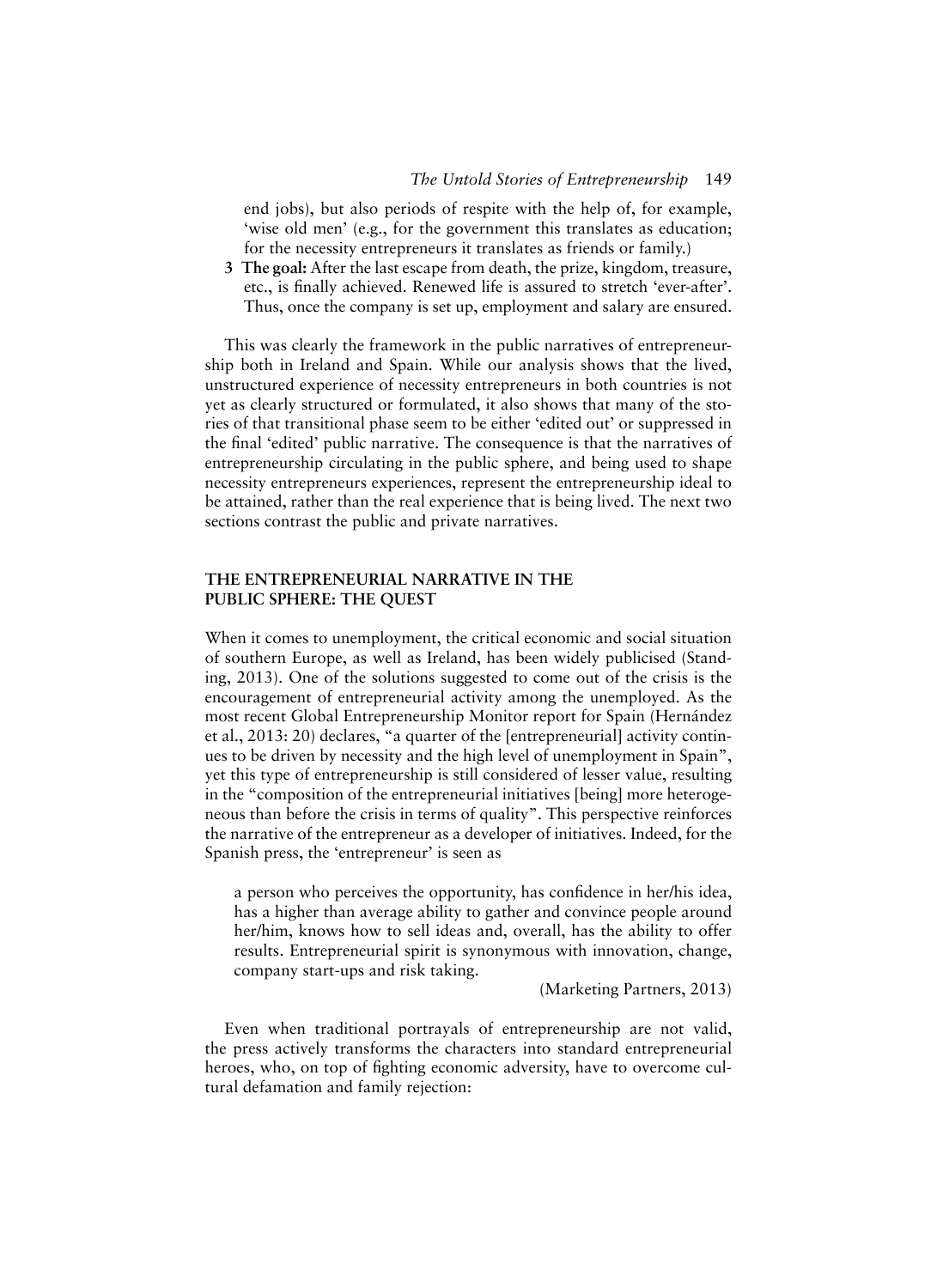| 1.7.20                                      |                                                                            | "The measurest in the main complete the main species of the main species in the sequence of the sequence of the sequence of the sequence of the sequence of the sequence of the sequence of the sequence of the sequence of th |                                                                                        |                                                                                                             |
|---------------------------------------------|----------------------------------------------------------------------------|--------------------------------------------------------------------------------------------------------------------------------------------------------------------------------------------------------------------------------|----------------------------------------------------------------------------------------|-------------------------------------------------------------------------------------------------------------|
| Transition over<br>time / Story<br>elements | <b>[Un]Finishing</b><br>employment                                         | Disorientation                                                                                                                                                                                                                 | Seeking alternatives                                                                   | The on-going construction<br>of employment position                                                         |
| Scene and purpose<br>(where and why)        | Becoming unemployed<br>and initiating the<br>search for paid<br>employment | recurrent unemployment<br>Trying to understand the<br>situation                                                                                                                                                                | Looking for possible<br>work alternatives                                              | unstructured job<br>Working within the<br>situation                                                         |
| (actors)<br>Who                             | The (ex) employee<br>Organizations and<br>institutions                     | The unemployed                                                                                                                                                                                                                 | family, friends and<br>The unemployed/<br>entrepreneur,<br>institutions                | The 'necessity entrepreneur'<br>and his/her stakeholder<br>community                                        |
| (what and how)<br>Act/Actions               | ob search in the same<br>Jse of contacts and<br>area/industry<br>networks  | Continued job search<br>Looking for viable<br>alternatives                                                                                                                                                                     | Developing a job idea<br>Looking for financial<br>Accepting odd jobs<br>social support | Maintaining the network of<br>Supporting other with<br>Generating own jobs<br>similar needs<br>stakeholders |
| Transition                                  | Fighting to maintain<br>the status quo                                     | In betwixt                                                                                                                                                                                                                     | In betwixt                                                                             | of new employment<br>On-going construction<br>condition                                                     |

Table 9.1 The necessity entrepreneur's journey: Complete framework for narrative composition. *Table 9.1* The necessity entrepreneur's journey: Complete framework for narrative composition.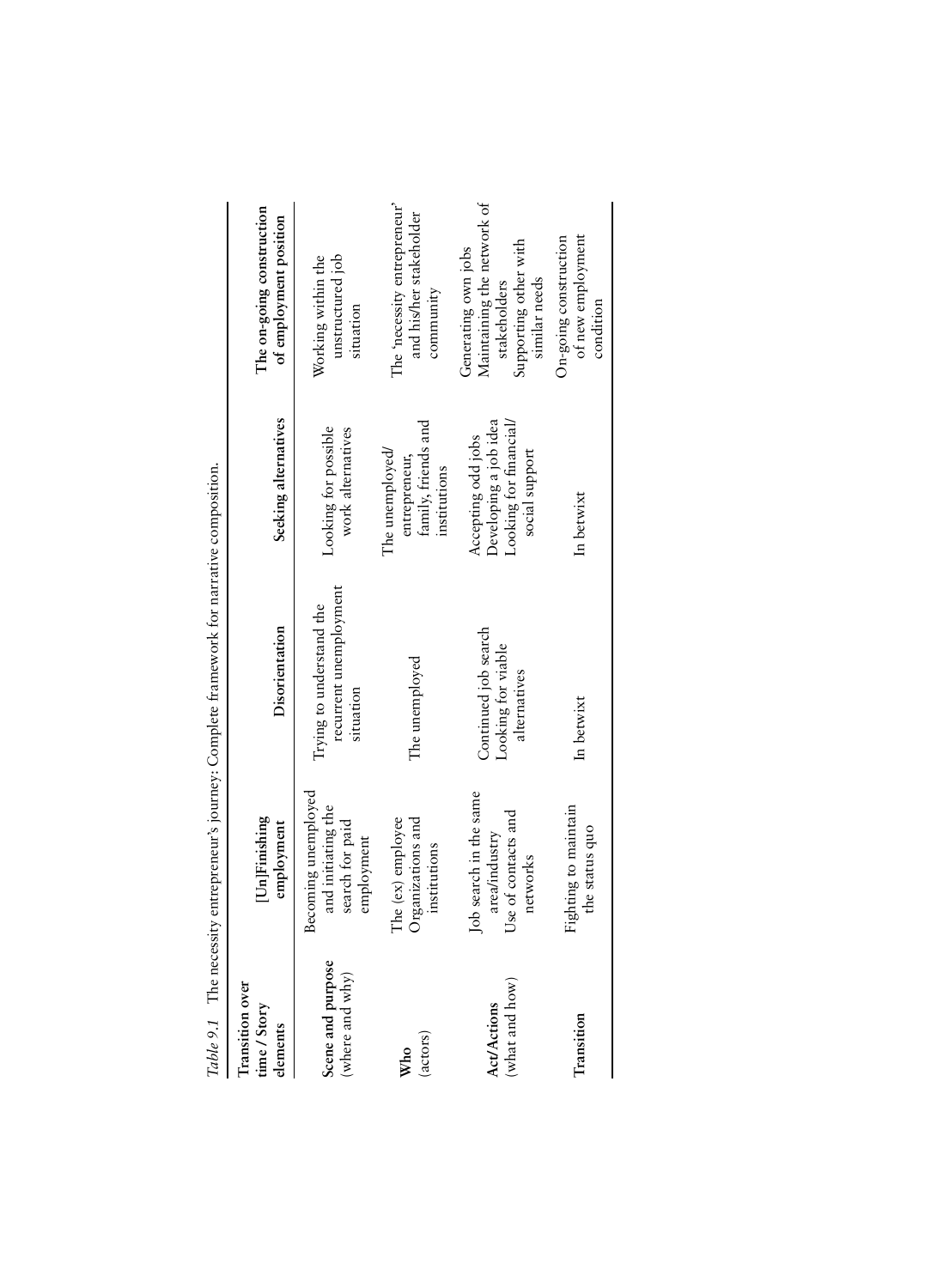## *The Untold Stories of Entrepreneurship* 151

Sitting at the bar, with their jeans and long hair, no one would guess that Pepita Marín and Alberto Bravo are two ruthless businessmen. In full economic wastelands, these two 25 year-olds have achieved  $\epsilon$ 150,000 in funding for their brand "We are knitters". . . . It was 2010. The crisis had already hit Spain. And the families of these two economists could not believe they were about to leave their promising careers to become "grandmother weavers". Especially because they had never picked up a needle. "We had to learn on YouTube. In Spain there is no entrepreneurship culture. In the States we would be heroes, but here, they just saw us as crazy or wayward brats".

(Mañana, 2013)

The press works hard to adapt the entrepreneurial language to reflect the cultural repertoire of Catholic Spain. Headlines, such as "Seeking angels to launch businesses" (Fernández, 2013), introduce entrepreneurial activities as short of miraculous deeds in need of divine intervention:

One of the things that is needed is the professionalization of this activity. Most business angels are unaware that they are [angels] and are investing in friends and families' projects, often pressured by the future entrepreneurs themselves. They are unsure they chose the best project to allocate their savings, as they act following emotional ties without analysing the feasibility of the project.

(Fernández, 2013)

Becoming an entrepreneur is presented not only as a story of bravery and success, but also as the only way 'from the dole to self-employment' as one Spanish newspaper puts it:

Nearly 12,000 professionals each month are in transit through the uncertain path leading from unemployment to self-employed. Four hundred unemployed people every day are trying to find their own autonomy. It is not easy. When you are burned out, there are two options: resign or start a difficult and arduous journey, passing through the hell of unemployment, but exploring a hypothetical path to exit the tunnel . . . The only way out of the Spanish labour market debacle.

(Mármol, 2013)

Thus, the entrepreneur is portrayed as someone with an innate drive to wealth and power, and an almost intuitive insight to identify 'opportunity', while the entrepreneurial process becomes a 'quest' (Downing, 2005; Linstead, Fulop, & Lilley, 2004). It is through this journey that the unemployed person becomes an adventurer who challenges a bad situation and a negative personal status quo, and, despite setbacks, ultimately achieves the goal of job creation, achieving freedom. Governmental institutions are expected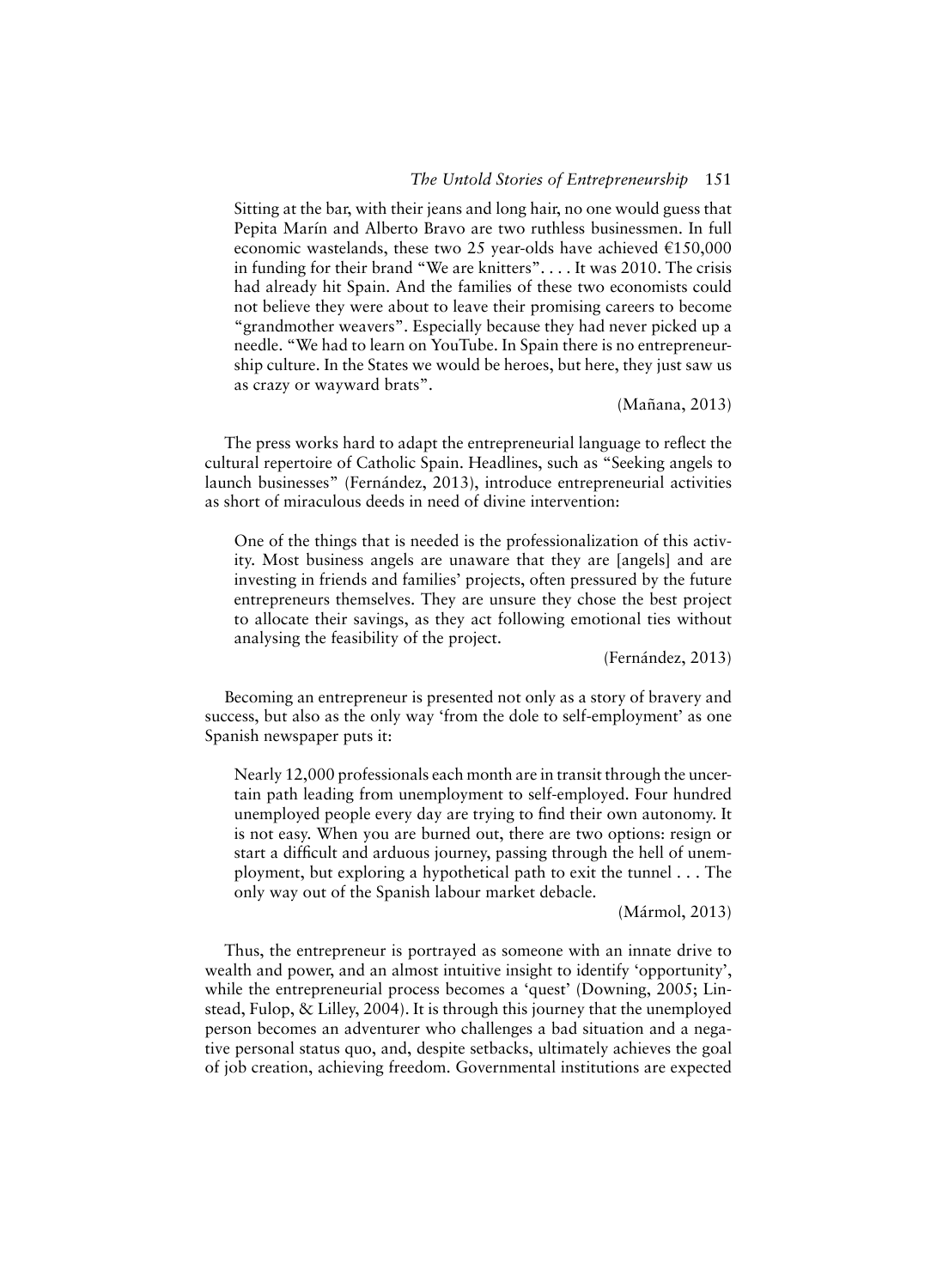to support this 'great adventure' through a series of financial backings. The Spanish government, for instance, has recently passed the "Law of Entrepreneurs" (BOE, 2013), taking some steps to increase the ability of Spanish nationals (and foreigners who could be granted nationality) to take the uncertain road of labour emancipation and entrepreneurship.

The public narrative in Ireland presents entrepreneurship as the new frontier in the country's economic development, for the country can no longer rely on foreign direct investment alone, nor on the folly of homegrown property bubbles (Irish Times, 2009; O'Keefe, 2013; Ward, 2008): Thus, "it is necessary to promote indigenous entrepreneurial skills; without entrepreneurs who have the motivation, capacity and resources to establish businesses and who have the courage to take necessary business risks, there can be no economically sustainable long-term jobs" (Power, 2009). Indeed, with one headline heralding "Irish entrepreneurs: Your country needs you" (Hancock, 2013), entrepreneurs are the "heroes" of the hour (*Irish Times*, 2010). Further, according to Ireland's Minister for Jobs, Enterprise and Innovation, "[e]ntrepreneurs are the heroes of the economy, creating businesses, jobs and growth from which the rest of us benefit [and, while the country] has some amazing entrepreneurs, [there are] not nearly enough" (Newenham, 2014).

Thus it is that promoting entrepreneurship and creating an environment that is "entrepreneur-centric" (Horn, 2010) is high on the government's agenda (Department of the Taoiseach, 2010; Hancock, 2013; O'Keefe, 2013). In championing entrepreneurship as the country's potential 'saviour', the government is positioning itself as the driver and supporter in chief of this very saviour (Kenny & Scriver, 2012: 623). Its first Action Plan for Jobs (Department of Jobs, Enterprise and Innovation, 2012: 39) asserts:

Creating an indigenous engine of economic growth is central to revitalisation of the Irish economy. Entrepreneurship, and the start **-**up companies that emerge as a result, provides the feed **-**stock for future exports and employment. Start-ups are one of the means by which new sectors take root in Ireland. They are the lifeblood of local economies and make an important contribution to regional development. . . . In these more challenging times . . . It is critical that we create an environment that supports entrepreneurs and small businesses in every way possible to . . . contribute to our economic growth.

Indeed, as stated by the Taoiseach (Prime Minister), the aim of the government's annual jobs action plan is "that by 2016 we can make Ireland the best small country in the world in which to do business" (Department of Jobs, Enterprise and Innovation, 2012: 3). It is interesting that this aim coincides, and is explicitly linked, with the centenary of the country's 1916 Easter Rising (Department of Jobs, Enterprise and Innovation, 2012: 7),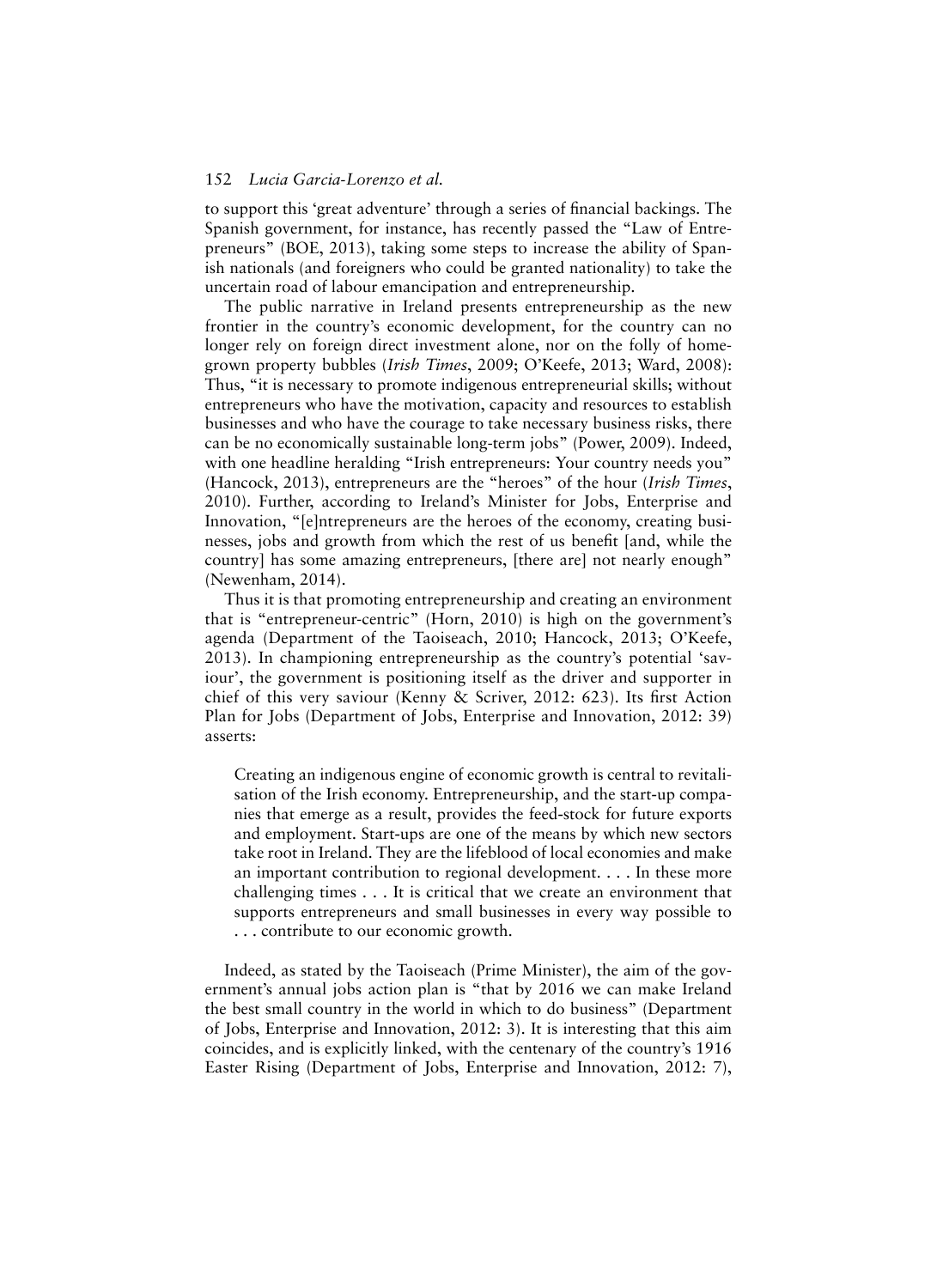which aim was to end British rule in Ireland and establish an independent Irish Republic. Thus, entrepreneurs are cast as the patriots of the present, being called to action to regain the country's economic independence, and articulated with the patriots and the nationalist fervour of a century earlier, when the fight was for independence from the British.

Notwithstanding this public narrative, the crisis has dented the public's view of entrepreneurship. While successful entrepreneurs continue to be well regarded in Irish society, the past decade has seen entrepreneurship as a good career choice consistently fall from a high of 70% in 2006 to 45% in 2012 (Fitzsimons & O'Gorman, 2012). This trend has translated into the proportion of the population aspiring to be entrepreneurs falling from a high of 12.6% in 2005 to 8% in 2012, which is lower than the average for the OECD  $(14.4\%)$  and EU  $(14.8\%)$  (Fitzsimons & O'Gorman, 2012).

Equally, the perception of media coverage of entrepreneurs being supportive has fallen from a high of 84% in 2006 to 61% in 2012, albeit this is an increase over 2011 and it is higher than the average across the OECD (52%) and EU (50%) (Fitzsimons & O'Gorman, 2012). Paradoxically, the death of the Celtic Tiger coincided with *Dragon's Den* (where budding entrepreneurs pitch their ideas to a panel of potential investors) appearing on national television and capturing the public's imagination, while giving entrepreneurs an increased media profile and making celebrities of the team of 'dragon' investors ( *Irish Times*, 2010).

The media narrative largely focuses on the opportunity entrepreneur and on stories of success, albeit there is recognition that "becoming an entrepreneur has always been difficult" (Lynch, 2012) and that the journey involves "self-doubt, failures, successes, self-questioning and more than a few dark nights of the soul" (O'Brien, 2011b). Despite the perception that there are fewer opportunities to start a business in a recession (Fitzsimons & O'Gorman, 2012), "a vibrant entrepreneurial culture is thriving beneath the tough economic reality" (Lynch, 2012), so much so that there are "Celtic Tiger orphans" whose undiminished "entrepreneurial spirit" has them on a quest to go from "bust to boom" (Cunningham, 2009).

The media narrative addresses the "born or made" argument and declares that entrepreneurs are both, thereby suggesting that anyone can be an entrepreneur (Ahlstrom, 2009; *Irish Times*, 2009; Ward, 2008); all that is needed is "passion" (O'Brien, 2011a). Hence, there are some stories of people who, following redundancy, "see the crisis as an opportunity to reinvent themselves and start new enterprises" (Holmquist, 2010), but these are few and far between. The majority of stories are about people who always seemed destined to start their own business and who are always motivated by opportunity.

Despite necessity being the principal motivator of a sizeable minority of early stage entrepreneurs in recent years—with 28% of those starting a new business in 2012 motivated by perceived necessity, compared with 6% in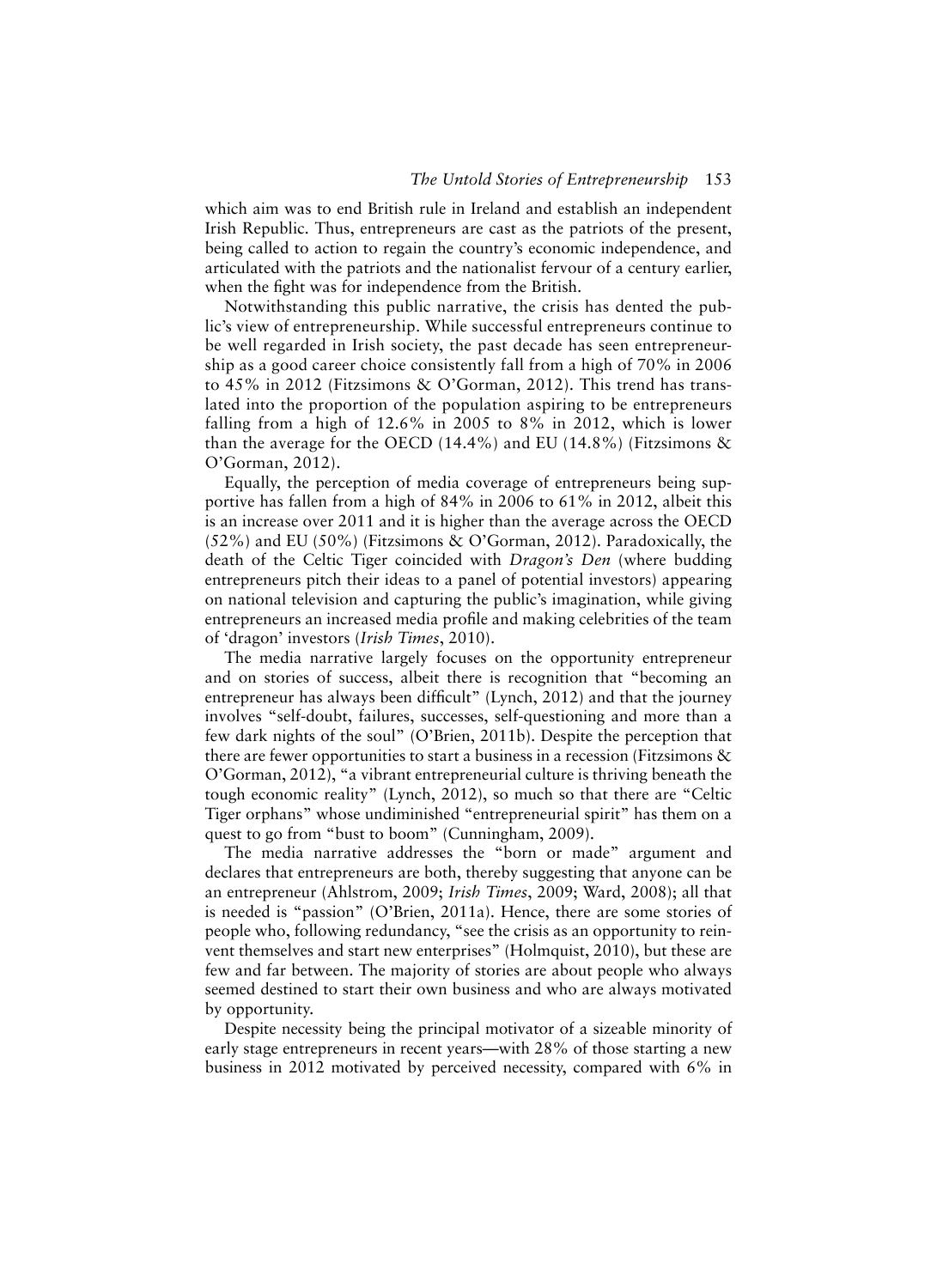2007, higher than average across the OECD and EU, including Spain (Fitzsimons & O'Gorman, 2012)—necessity entrepreneurs remain relatively invisible in the national narrative. For the few Irish media articles that tell the stories of necessity entrepreneurs (e.g., Kerr, 2013), the narrative is very much one of overcoming adversity, typically linked with redundancy, to carve out one's own success story as the owner of one's own business and future.

# **THE UNTOLD STORIES: THE ON-GOING CO-CONSTRUCTION OF AN EMPLOYMENT SITUATION**

The narrative analysis of the Irish and Spanish necessity entrepreneur material presents some clear commonalities with the existing media analysis for those respondents who engage in the entrepreneurial 'Quest' narrative. They do take on similar institutional/organizational discursive elements: they do take a path and it is a story of strife and struggle. However, as Table 9.1 shows, when they describe their journey as necessity entrepreneurs, the tale becomes less linear, more ambiguous, and less full of hope than the public narratives presented so far.

Furthermore, these stories are difficult to elicit. They come on the 'asides', that is, breaks in the talk or interview, or at the end once the recorder is switched off, which is not surprising, as these stories tend to be suppressed and reluctantly told because they generate feelings of shame or 'difference'.

# **[UN]FINISHING EMPLOYMENT**

The narrative of the necessity entrepreneur's journey rarely starts with a 'call' or a bright idea that needs implementation. It tends to start with a tale of sorrow and regret, with a break down: the unemployment condition. In some cases, this comes as a surprise, in some others it is presented as expected. Yet, the heroine finds herself falling from full employment due to external circumstances, generally outside her control, e.g., the crisis, the market:

My husband . . . had his own business and when the crisis came, he was the first to go  $\dots$  A lot of debts and there is no way of finding a job, especially in his area  $\dots$  the building sector [was the first to go], and on top of it . . . lots of foreign competition. (Marisa, Spain)

Well, now [there] are . . . more consultants . . . a dentist . . . solicitors . . . people that we've never had [asking for support to start their own business] in the last 15 years; they're coming in now from the crash. . . . They find it very hard, very difficult.

(Geraldine, Ireland)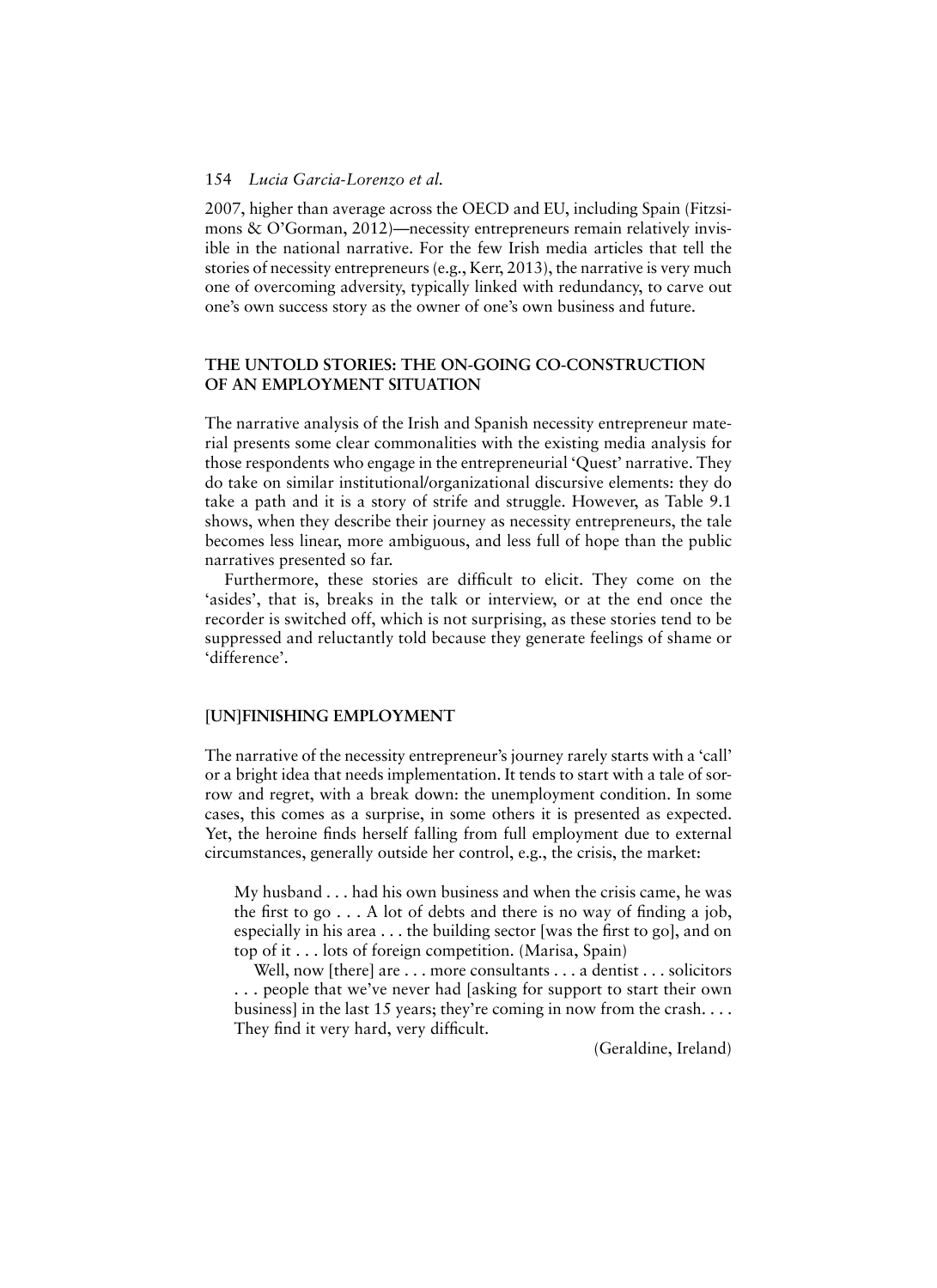In some cases, there is talk of a 'wrong doing', a personalisation of the reasons for the fall:

So, the family business was started by my dad when he was very young . . . and that was going well . . . But, we made the mistake of joining with other partners, and then trouble began. . . . My father still thinks that it was his fault, and he wants to start all over again, but we don't let him. He is very old, we don't have money, and, obviously, we were just unlucky with the partners . . .

(Javier, Spain)

There are, however, a number of similar elements in these stories: suffering and strife are the main emotions associated with the narrative followed by hope of success and a potential comeback due to hard work. The journey as 'salaried employee' is also presented as unfinished. There is a desire to retake the path and, therefore, the tale starts recounting the strategies that need to be followed in order to do so—job searches, activating business networks, and seeking institutional support to be back where they left. Disbelief and pity are the emotions associated with this part of the narrative.

# **DISORIENTATION**

For those who have lost their safe employment and cannot find a similar employment situation, this is a moment of disorientation, as the old structures do not seem to hold, but no new alternatives can be found or thought of. To frame life differently, with a new employment condition and new social and institutional relationships, becomes too disturbing a task to undertake. As Marris (1986: 104) says, "our instinct of survival pulls us the other way, to protect our sense of identity and the setting which has moulded it" thus, to keep on searching for secure, stable employment. It is in this stage of the narrative that necessity entrepreneurs start expressing the loss of a secure situation of full employment. Yet, becoming an entrepreneur is still not seen as 'real':

I had a year or two in the wilderness [before becoming an entrepreneur] . . . 18 months with no money.

(Tony, Ireland)

We are now trying to get sorted by starting our own company, which right now is not happening—so far I'm just knocking on doors, but no one is answering. . . . This thing of being an entrepreneur is not real. Everything is already thought up . . .

(Espe, Spain)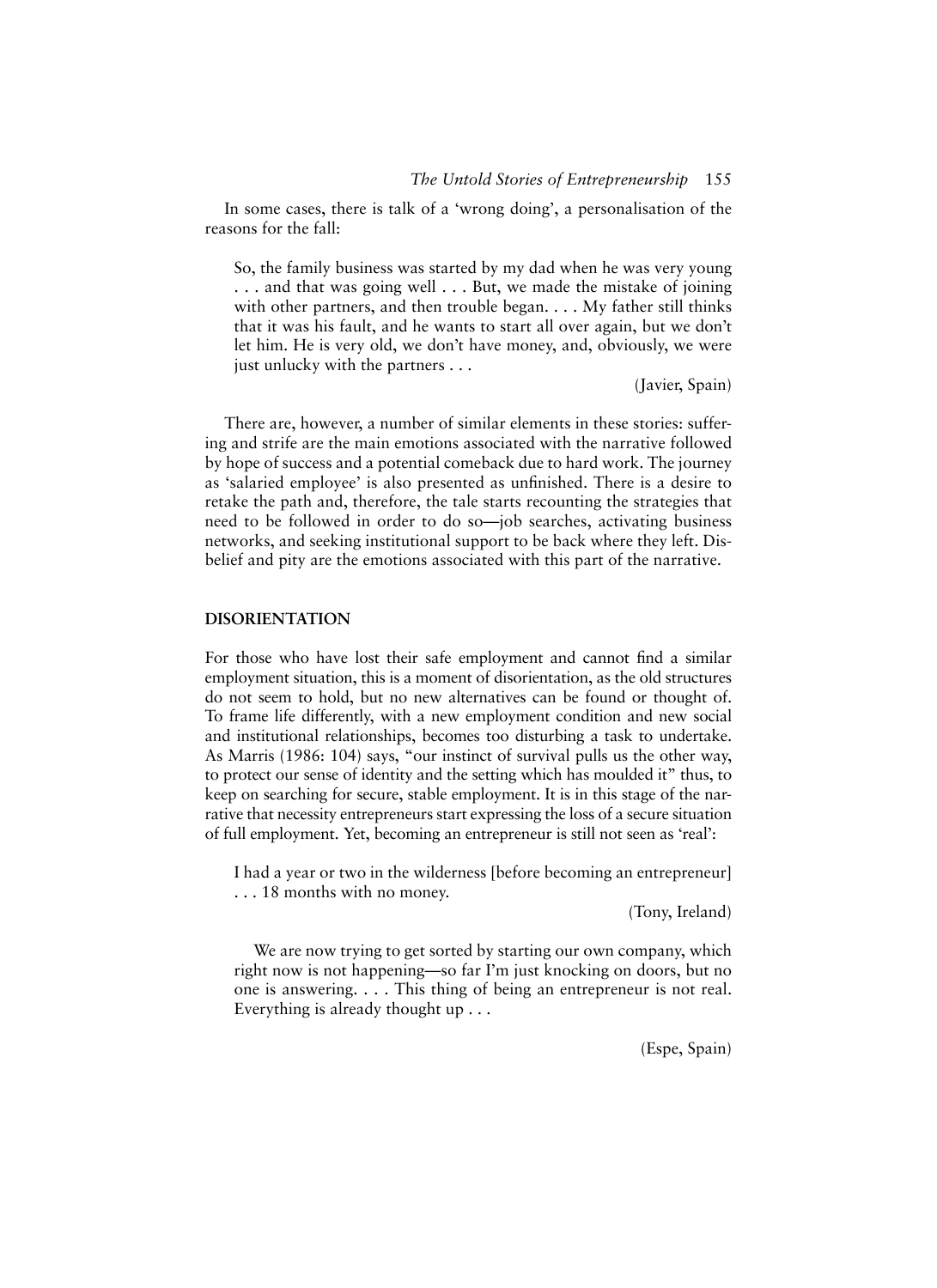The reaction is to go back to employment, any kind:

People around me would tell me not to even try to work on what I want as a psychologist because there is nothing . . . my colleagues who were in the same situation have gone to work on anything . . . I started to work as a shop assistant; I wanted a salary, to get a paycheck, frankly, with anxiety and shame . . . but you need the payslip every month to feel you are OK.

(Ines, Spain)

The common themes in this stage of the narrative are the dreams of returning to full employment, while at the same time there is a slow acceptance of the condition of unemployment and the difficulty of finding a job that might maintain the previous status quo. Self-questioning regarding alternatives and considering other people's views starts, but there is difficulty in seeing beyond the 'full employment' possibility.

# **SEEKING ALTERNATIVES**

This is very much a betwixt stage in the narrative, when one is not yet an 'entrepreneur', but more 'odd jobs' are being accepted as the only way to survive. There is a common element to how the respondents construct and make sense of their struggles in finding a way to gain resources to keep living. They are still in between searching for salaried employment, but also engaging in the entrepreneur journey. As such, most of them struggle when trying to make sense of their position in society. They report feelings of vulnerability, define themselves as being cheated by 'the system' or see themselves outside of 'the normal social expectations':

I feel alone. I have my family. . . . But, in terms of support, something or somebody to help us out. . . because if there are no jobs, you go to the social worker at the town hall and she just says, "there is nothing for you". So, yes, in that sense, I feel alone, at risk. . . unprotected, that's the word (Desiré, Spain)

I'm 45, then there's nobody going to give you a job, and if they do it'll be €9 an hour, and if I have, please God, 30 years left in me, I want to have a decent holiday once a year, have a half decent car, nothing extravagant . . .

(Tony, Ireland)

Some of the respondents react by using the small, remaining social benefits they might have as a sort of basic income to start something new within a parallel system of accountability. To explain these endeavours as business or entrepreneurial activities within the black market would be misguided,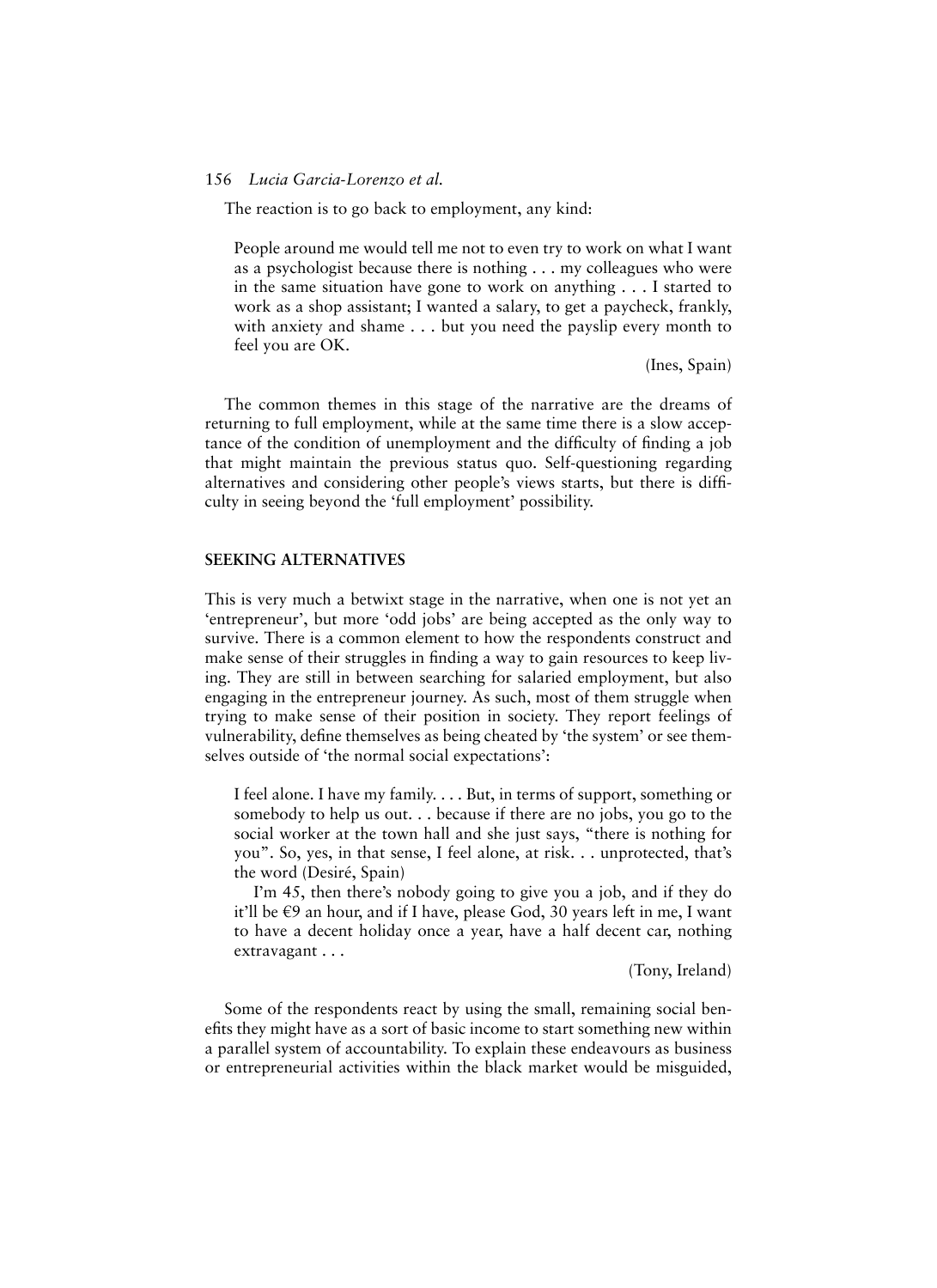## *The Untold Stories of Entrepreneurship* 157

as the respondents perceive themselves as marginal to a social system that has clearly failed them. Instead of expressing guilt for the violation of widely held norms, respondents express their distrust for institutional and organizational bodies. They are not 'free-riding', but creatively engaging in activities to be able to feed their family or pay their debts. In a social climate where political corruption is becoming visible, the respondents feel empowered by playing outside the system:

Since I finished my degree as an architect  $\ldots$  I've been job pecking, here and there. If something as an architect comes out, I take it. If it is as a teacher, or in an association, let's do it . . . the thing is to keep on moving, never stopping  $\dots$  Instead of a fixed job, as it does not come out, so I have to look for anything, small jobs through different places. Alone or with others as a company . . . Sometimes they take too long to pay me back, but I know they . . . are going through a bad patch and . . . like a nursery school I did up—there are so many illegal nurseries that they are really struggling. To become legal, they have to pay a lot of taxes, and so they have higher fees, so they don't get enough students . . . so yes, they are a little tight and they are paying little by little. So, well, I just have to wait a bit, no?

(Osset, Spain)

And engaging in creative initiatives to overcome fragmentation:

So, at the beginning, I made up a business that was . . . called Divine-Divine. So, you come because you have an event to go to. I dress you up, you give me some money, go with the clothes and, eventually, you return it. It was a good idea . . . the business had the underlying philosophy of responsible consumerism and I started working with Mercedes, a very honest and hard working person . . . and then I started another business. See, so from one idea, many others start coming. So, I thought I could start a private cooking school with local products, organic products. I tried to get a space through the town hall, and, well, I was just shooting in the dark, going around and around . . . but always learning . . . because there was no other alternative, I have a  $\epsilon$ 1,200 mortgage. (Pilar, Spain)

Yes, I did 33 years of working for 'the man'. So, I thought, "That's it. No more excuses". . . . I was laid off on October 23rd, 2009 . . . in 2008 I was one of only three employees who were awarded the highest level bonus . . . then not 12 months later I'm suddenly surplus to requirements. So, I'd look at P&L for profits and go: "Why I am I doing this for Mr. [company]? Why am I not doing it for me?" . . . So, I decided to go [for it].

(John, Ireland)

And, ultimately, being able to put some food on the table: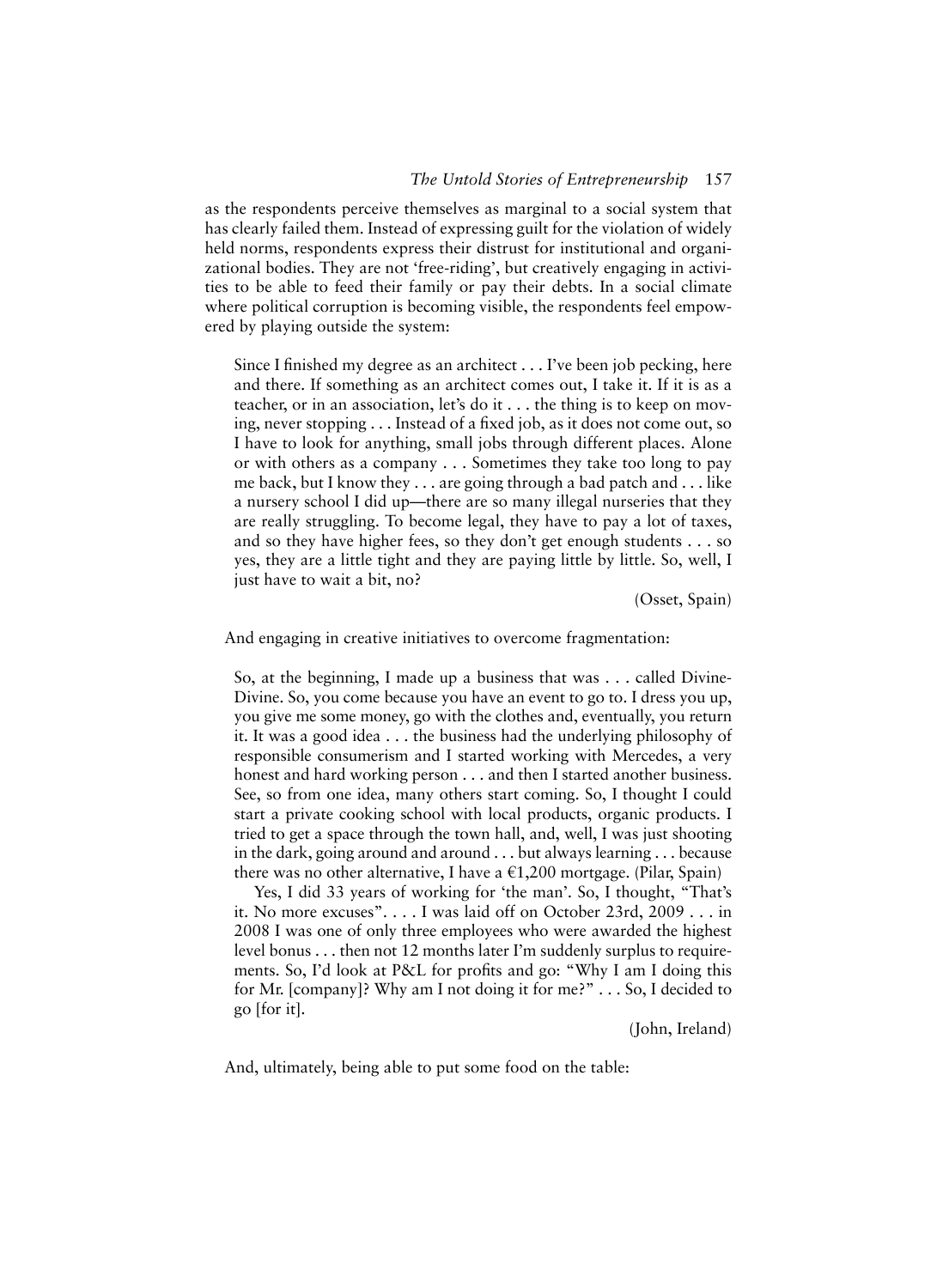The only time that I have asked for food, it's been through the bartering page—I kind of cook meals and keep half of it. So, that is the only thing that I published in the webpage. And then, two ladies brought me one day some food, as a surprise. Because they were surprised that I've offered the service, that I wasn't asking for money or anything, but food—or not even, just my services in exchange for keeping half of it . . . so I cook, I make meals and keep half for my family, that way I have something good to give my kids.

(Marisa, Spain)

One of the very strong themes coming out of the stories in this phase of the journey is the lack of 'structural' support from both society and institutions. Indeed, respondents perceive social reciprocity as the means of social exchange that uses economic and/or symbolic currency to maintain social equilibrium—where altruistic and egotistical needs combine (Kets de Vries, 2011). As Marris (1996) claims, people have always understood that a framework for social reciprocity is crucial to maintaining functioning societies. Yet, the stories of entrepreneurship we have uncovered tell of an increasing heavy burden on those with the fewest social and economic resources (Marris, 1996), who are at once marginalised and constrained. Thus, social reciprocity becomes replaced in their tales by a brutal meta-narrative of struggle in an unprotected and extremely uncertain environment.

## **THE ON-GOING CONSTRUCTION OF A NEW 'EMPLOYMENT' CONDITION**

Another common theme in the necessity entrepreneurs' narratives is the sense of 'incessant becoming' (McKenna, Garcia-Lorenzo, & Bridgman, 2010). Necessity entrepreneurs seem to be dealing with the constant struggle to define their self and their new 'employment conditions'. The questions are constant: Who am I? What are my skills? What can I sell that makes me different from the rest? These are common questions among all necessity entrepreneurs we interviewed. As Paula says:

When I started to think about setting up my own company, I realized that I had to go to my core, to what makes me different, to my own expertise and my experience. I had to reach there and have a clear plan based on that, building on that. You have to reinvent yourself . . . to understand what is it that you can provide . . . what kind of value can you add? And check that constantly to see if you are able to provide that.

(Paula, Spain)

It is what Miller and Rose (1990) call the rise of the 'enterprising self', in which the self has to invest in itself in order to improve its self constantly.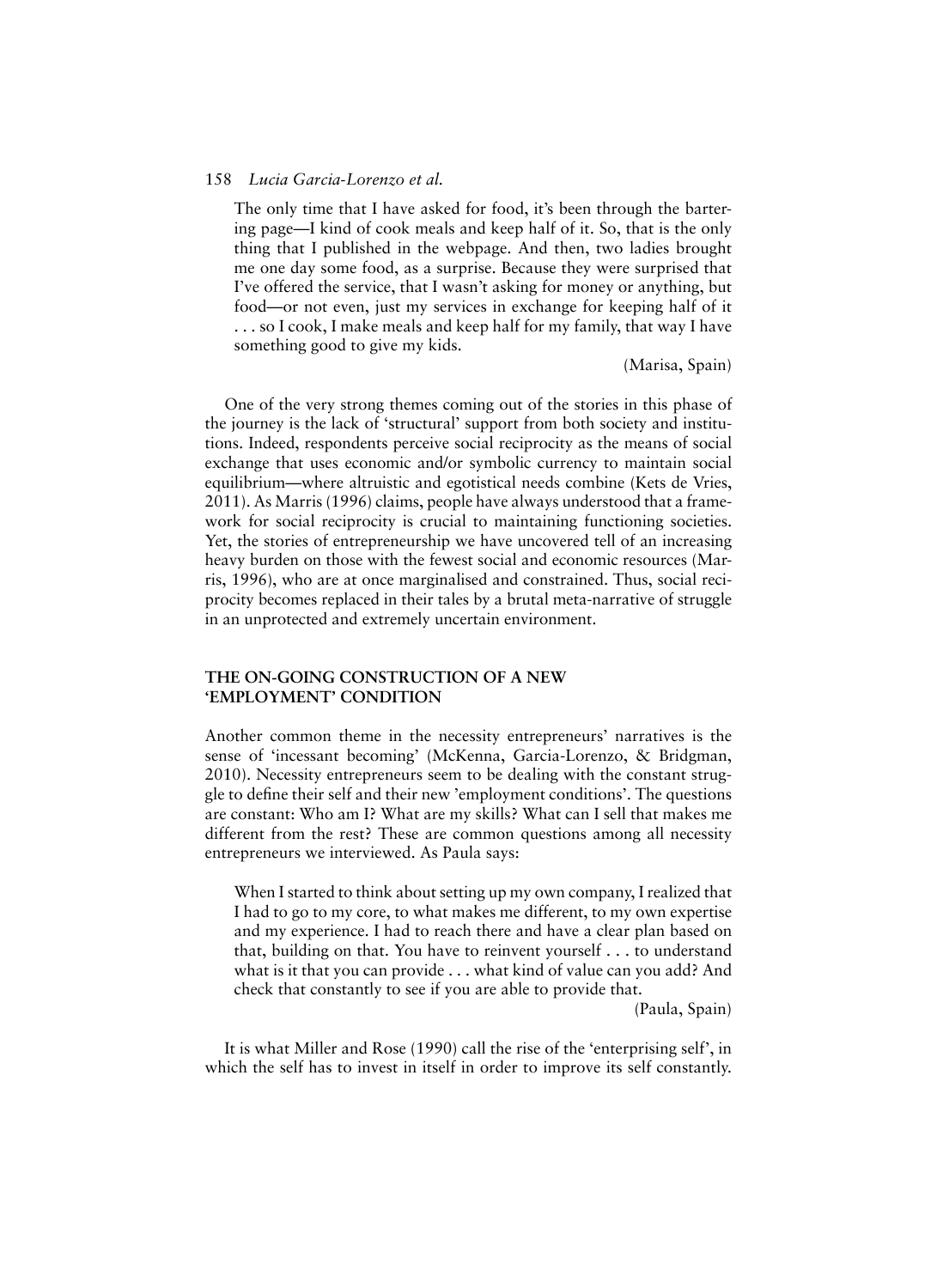For the necessity entrepreneurs, this takes the form of a brutal and constant process of self-evaluation and appraisal:

. . . the selection process did not come through, so what now? And then I asked myself, "OK, so what do I have? Which path shall I take? Right?" . . . it was then a moment of looking inside myself and saying, "Come on, Pilarita, what do you have, my dear? What do you have, on top of need and want?" So then I started working on the house I have at the beach. I did it up, a beautiful house in front of the beach, and I put it on the Internet.

(Pili, Spain)

During this period, in which most of the necessity entrepreneurs we interviewed find themselves, the struggle is to keep on generating jobs and money, to maintain a business network of stakeholders, as well as to support others that have joined the new company or have similar needs. There is no sense of 'Goal' achieved, or sense of 'epiphany or dawning' (Beech, 2011); rather, there is a sense of constantly having to reinvent oneself. The 'Goal' is elusive and the journey continues:

The problem we have now, we've grown to ten employees, we've now reached the threshold for the County Enterprise Boards, so, theoretically, our next point of contact is Enterprise Ireland, and frankly, they are just not interested. We're not sexy . . . [not] what they call the 'high potential start-up', which can be the next this or that, they get sucked into that 'high potential', whereas I was a bit more, let's be honest, 'plodding', really, by nature, just getting there. We've tried ... [but Enterprise Ireland] are more trouble than they're worth. (John, Ireland)

Look, we have been working for already like three years and I call potential clients and I say we are a company . . . we even have a name and a website . . . but we are still getting to become a limited society, etc. . . . It is hard. There is not enough volume of businesses to make sense for us to start paying all those taxes. It is coming, but not yet . . . so it is better to remain as self-employed almost . . . I don't know. It is a constant conversation among us . . . and Kika has a small girl now. I don't know, we'll see . . . so, maybe we are not a company yet, but an association?

(Patty, Spain)

As in the example above, the classical 'liminal transition' is not completed, as there is no sense of recognition by the 'outside', as Beech (2011: 64) outlines. The necessity entrepreneurs find themselves trapped in a constant transition with very few social structures recognising them as entrepreneurs.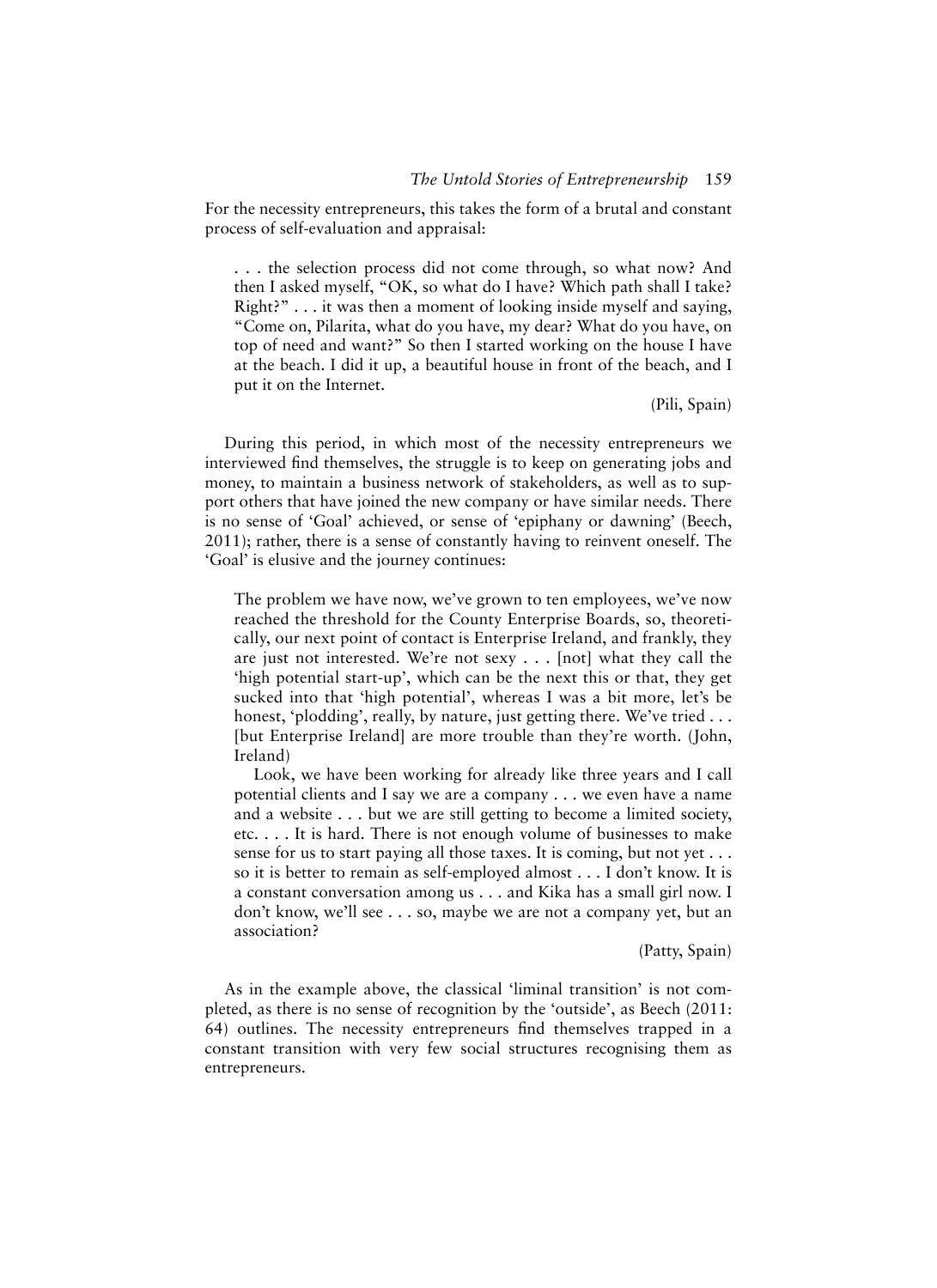### **CONCLUSIONS**

The chapter has looked into the stories of necessity entrepreneurs in Spain and Ireland, those that are in the public domain and those that relate experiences of uncertainty and transition, and that are, to a certain degree, untold.

The interest driving this research was to generate greater insight and understanding into both necessity entrepreneurs and the entrepreneurial process from an empirical perspective, while at the same time contributing to advance theory in the areas of entrepreneurship and work transitions. The chapter contributes to this endeavour in four different ways.

First, necessity entrepreneurs are very much under-researched in academic literature, not to mention practically ignored by the media and policy makers. We have, through exploring the stories and experiences of those engaging in entrepreneurship out of necessity, tackled an area of study that has remained at the margins of academic research.

Second, in moving away from a focus on static aspects of entrepreneurs and entrepreneurship, this chapter has engaged with the problem of representation in extant literature, very much questioning the dominant view inherent in the 'holy trinity' of the entrepreneur (Weiskopf & Steyaert, 2009): the strong figure of the entrepreneur and the entrepreneurial self; scientific methods to uncover the secret to success; and optimistic policy making grounded in the entrepreneur's role in economic success. Through the journeys of Irish and Spanish necessity entrepreneurs from unemployment to entrepreneurship, we question these assumptions. In their stories, the entrepreneurs do not portray themselves as strong heroic figures, rather, they come across as engaged in a process of constant doubt and self-questioning. Furthermore, their stories tell of a transition where the social and institutional structures necessity entrepreneurs used to rely on are dissolving, rendering them 'invisible' in the job market and pushing them to create 'structure'—in the form of a new job—by themselves. This is a threatening situation with both self-identity and social status undefined and in flux; necessity entrepreneurs find themselves 'betwixt and between' the positions assigned and arrayed by norms and custom. Yet, this is also the period where innovations in job identities and narratives emerged.

The narratives presented open up further the study of the entrepreneur and the entrepreneurship process, while allowing for the possibility of rebalancing the interpretation of 'who is an entrepreneur', how they become one (Imas, Wilson, & Weston, 2012) and how to study the phenomenon.

Third, despite the small sample, methodologically, the research has looked at both the micro-interaction between the entrepreneurs and their situation, as well as at their macro-representation in the institutional and public sphere. Our aim was to straddle the micro-macro boundary, looking at the development of personal narratives of self and entrepreneurial identity within particular social and historical contexts, rather than just focus on individual motivations, cognitions, or behaviours.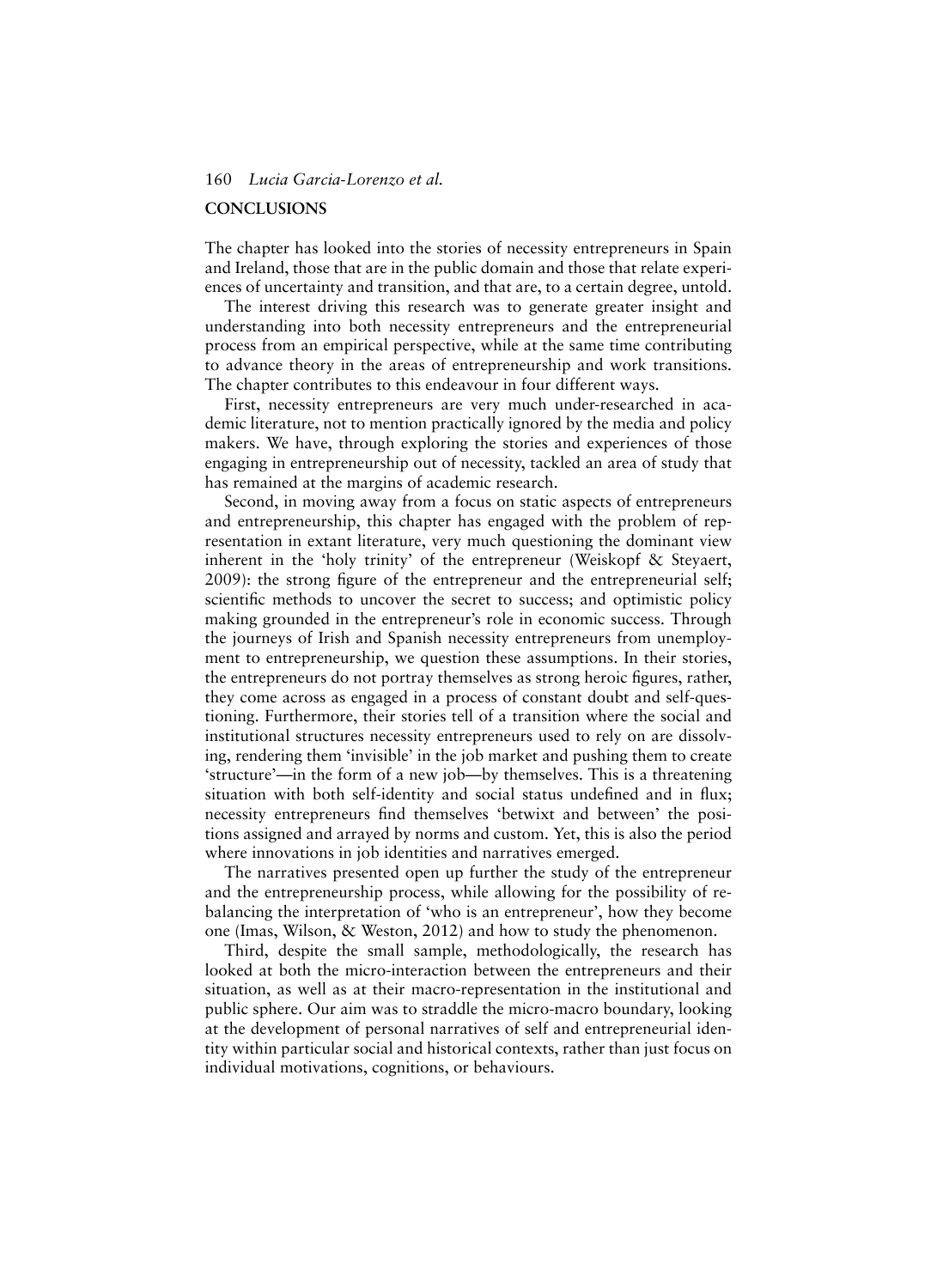## *The Untold Stories of Entrepreneurship* 161

Fourth, we have shown how entrepreneurship is both a storytelling and a story-making process. The public narratives presented convey and articulate a particular version of the entrepreneurial process. Yet, we have also seen how the necessity entrepreneurs' experience does not fit neatly within this particular narrative, so 'other' untold stories need to be elaborated. Those are the stories where necessity entrepreneurs make sense of what they do, how they relate to others, recognise opportunities, and gain experience.

The narratives presented reach their function primarily within social interaction. Narratives are constitutive components of on-going relationships, essential for maintaining the intelligibility and coherence of social life, useful in drawing people together, creating distance, and so on. A story, even when 'untold', is itself a situated action, a performance with illocutionary effects. It acts to create, sustain, or alter worlds of social relationships (Donnelly, Gabriel, Özkazanç-Pan, 2013; Garcia-Lorenzo, Nolas, & De Zeeuw, 2008; Gergen, 1994). Our entrepreneurs create their reality and make sense of their journey from unemployed to entrepreneur through the retrospective stories that they tell about their experience of work and through future-oriented stories that they create as a path for action, for developing their own jobs. These conversations establish the context in which our entrepreneurs act and thereby define themselves and their actions (Schrage, 1989).

As such, stories both told and untold, play a vital part in the sense-making process, where apparently disconnected elements become related parts of a whole. It is the concreteness of narratives that allows our entrepreneurs to understand events in a specific context through the organization of their experiences in the form of narrative (Bruner, 1991).

At the same time, we have seen how story lines are powerful frames of reference by which individuals come to rationalise or legitimise what goes on in their work related lives. The media and government narratives provide a clear outline of what an entrepreneur 'should be'. These narratives, however, are not only ways to make sense of the employment-unemployment journey. These are also narratives told with a performative aim, especially in the case of the institutional narratives, so that others might learn from someone else's experience (Garcia-Lorenzo, Nolas, & de Zeeuw, 2007). Thus, they are told to 'educate'. As such, storylines and their plots are, in one form or another, 'vocabularies' or motives in which the descriptions of entrepreneurship behaviour or the path to becoming an entrepreneur are not necessarily derived by the individuals being described, but are imputed to them by the media or those producing the accounts.

These storylines become, then, a 'vocabulary' of power (Linstead et al., 2004: 31). The descriptions of entrepreneurship distributed by institutions and the media, for instance, become a discursive resource or capability that ensures the potential entrepreneurs fit the role. Those who do not conform run the risk of being excluded from the narrative of success, the story of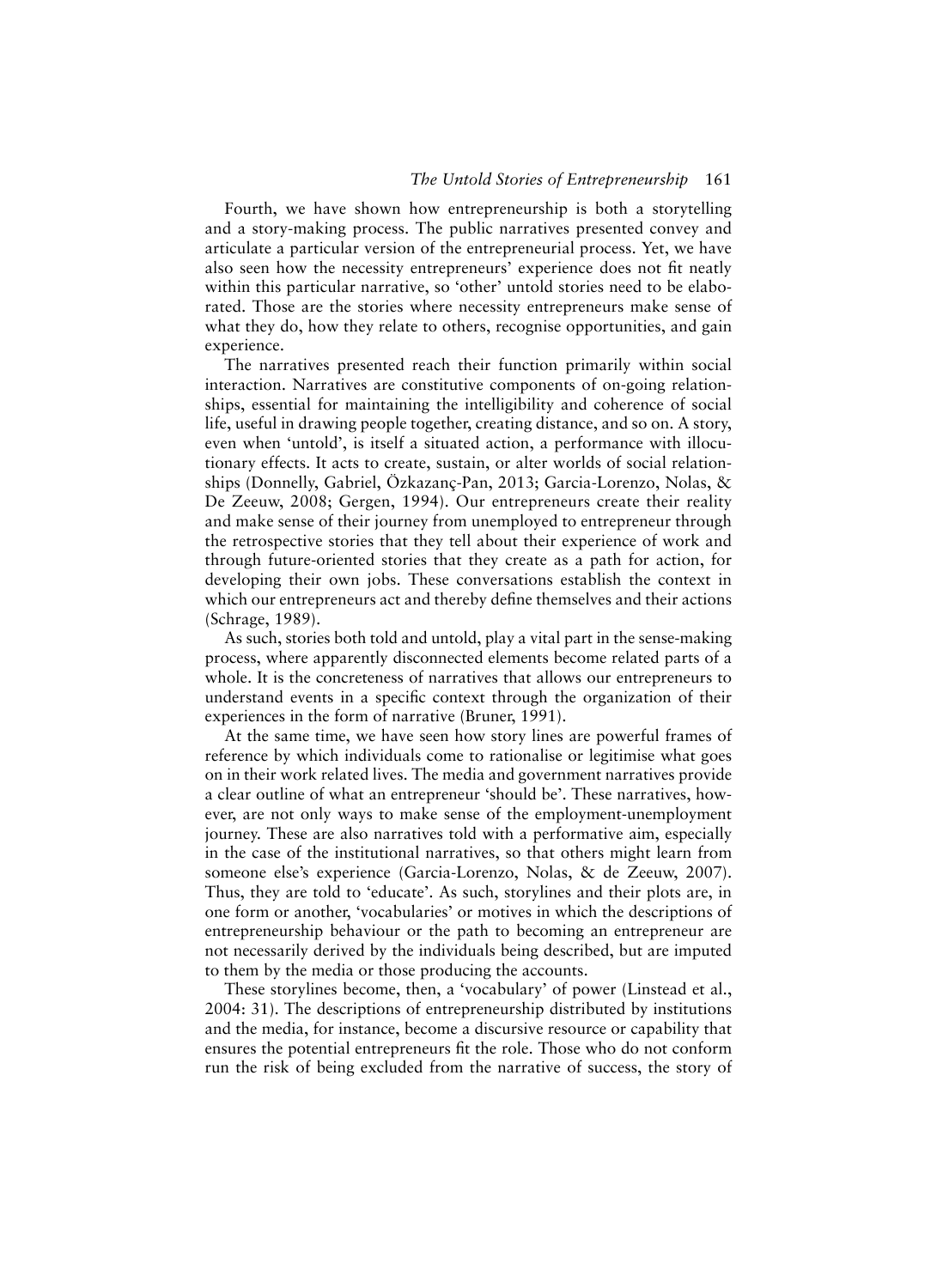bravery, and hence they should not rely on institutional backing (such as financial subsidies) and would then be silenced by the media.

And yet, we have seen how a key process is the journey from a stable work identity to an internal on-going search focused on 'identity work', which describes the on-going mental activity that an individual undertakes in constructing an understanding of self that is coherent, distinct, and positively valued. We consider identities not as fixed, but as developing through narratives, since individuals constantly engage in creating, testing, and living through their stories. Identity thus becomes a product of one's own story making (Bruner, 2003, 2008; Gabriel, 2004). In attempting to make sense of their situation, our individual entrepreneurs are constantly crafting selfnarratives, usually by drawing on cultural resources, as well as memories and desires to reproduce or transform their sense of self (Garcia-Lorenzo, 2004; Knights & Willmott, 1989; Sveningsson & Alvesson, 2003).

Both the explicit and the untold narratives have consequences, not only for the development of particular identifications and visions of self in terms of entrepreneurship, but also for policy making. Thus, not only do these necessity entrepreneurs feel inadequate, different and deviant, they are also unable to access the institutional support that is made available for the 'really entrepreneurial' (Drucker, 1985).

Our research on necessity entrepreneurs complements mainstream entrepreneurial research focused mainly on business development, adding a narrative/storytelling dimension that enables a richer, fuller understanding of how entrepreneurs experience the journey. With these untold narratives about becoming an entrepreneur (out of necessity), we aim to expand our understanding of a complex and non-linear process. As such, entrepreneurship needs to be explored from a variety of angles and perspectives. Indeed, with governments seeking to encourage unemployed people to become entrepreneurs, and with policy based on the entrepreneur-as-hero trope, we are in need of a more nuanced view of both entrepreneurs and the entrepreneurial process.

### **REFERENCES**

- Ahlstrom, D. (2009, April 6). The real trick is to make would-be entrepreneurs believe: Make them accept this isn't just a pipe dream. *The Irish Times*. Retrieved from http://www.irishtimes.com/business/the-real-trick-is-to-make-the-would-beentrepreneurs-believe-make-them-accept-this-isn-t-just-a-pipe-dream-1.739217 .
- *Amit, R., & Muller, E. (1995).* ' *Push* ' *and* ' *pull* ' *entrepreneurship. Journal of Small Business & Entrepreneurship, 12(4): 64* – *80.*
- Anderson, A. R., Dodd, S. D., & Jack, S. (2009). Aggressors; winners; victims and outsiders: European schools' social construction of the entrepreneur. *International Small Business Journal* , *27* (1): 126–136.
- Anderson, A. R., & Warren, L. (2011). The entrepreneur as hero and jester: Enacting the entrepreneurial discourse. *International Small Business Journal*, 29(6): 589–609.

Bauman, Z. (2000). *Liquid Modernity* . London: Polity Press.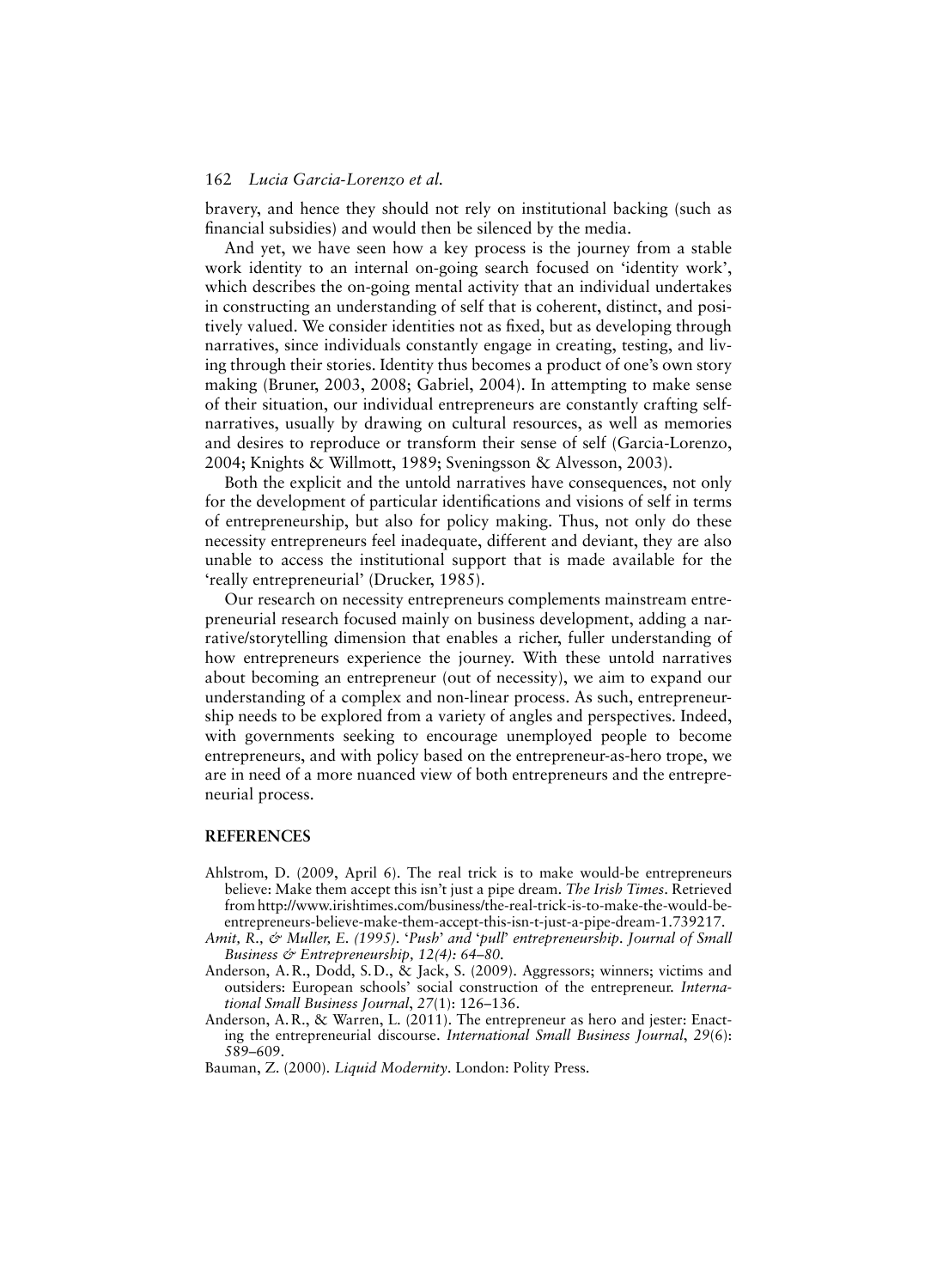Bauman, Z. (2013, May 14). Europe is trapped between power and politics. *Social Europe Journal*. Retrieved from http://www.social-europe.eu/2013/05/ europe-is-trapped-between-power-and-politics/

Beck, U. (2000). *The Brave New World of Work* . Cambridge: Polity Press.

Beech, N. (2011). Liminality and the practices of identity reconstruction. *Human Relations* , *64* (2): 285–302.

Boletin Oficial del Estado (BOE). (2013) Num 233. Sabado 28 Septiembre de 2013. Sec I. Pag. 78787. http://www.boe.es/boe/dias/2013/09/28/pdfs/BOE-A-2013-10074.pdf.

Booker, C. (2004). *The Seven Basic Plots: Why We Tell Stories*. London: Continuum. Bruner, J. (2008). Culture and mind: Their fruitful incommensurability. *Ethos* , *36* (1): 29–45.

Bruner, J. S. (1990). *Acts of Meaning* . Cambridge, MA: Harvard University Press.

- Bruner, J. S. (1991). The narrative construction of reality. *Critical Inquiry*, *18*(1): 11–21.
- Bruner, J. S. (2003). The narrative construction of reality. In M. Mateas & P. Sengers
- (Eds.), *Narrative Intelligence: Advances in Consciousness Research* (Vol. 46) (pp. 41–62). Amsterdam: Benjamins.
- Calás, M. B., Smircich, L., & Bourne, K. (2009). Extending the boundaries: Reframing 'entrepreneurship as social change' through feminist perspectives. *Academy of Management Review* , *34* (3): 552–569.
- Carland, J. W., & Carland, J. A. (1991). An empirical investigation into the distinctions between male and female entrepreneurs and managers. *International Journal of Small Business* , *9* (3): 62–72.
- Carland, J. W., & Carland, J. A. (1992). Managers, small business owners, entrepreneurs: The cognitive dimension. *Journal of Business and Entrepreneurship* , *4* (2): 55–66.
- Cope, J., Jack, S., & Rose, M. B. (2007). Social capital and entrepreneurship: An introduction. *International Small Business Journal*, 25(3): 213–219.
- Cornelissen, J. P., Clarke, J. S., & Cienki, A. (2012). Sense-giving in entrepreneurial contexts: The use of metaphors in speech and gesture to gain and sustain support for novel business ventures. *International Small Business Journal*, *30*(3): 213–241.
- Cunningham, E. (2009, November 7). Bust to boom. *The Irish Times*. Retrieved from http://www.irishtimes.com/life-and-style/people/bust-to-boom-1.767711 .
- De Clercq, D., & Voronov, M. (2009). Toward a practice perspective of entrepreneurship: Entrepreneurial legitimacy as habitus. *International Small Business Journal* , *27* (4): 395–419.
- Department of Jobs, Enterprise and Innovation. (2012). *Action Plan for Jobs 2012* . Retrieved from http://www.djei.ie/publications/2012APJ.pdf.
- Department of the Taoiseach. (2010). *Innovation Ireland: Report of the Innovation Task Force*. Dublin: Stationery Office.
- Dey, P., & Steyaert, C. (2010). Social entrepreneurship: Critique and the radical enactment of the social. *Social Enterprise Journal*,  $8(2)$ : 90-107.
- Dey, P., & Steyaert, C. (2012). The politics of narrating social entrepreneurship. *Journal of Enterprising Communities: People and Places in the Global Economy* , *4* (1): 85–108.
- Donnelly, P.F., Gabriel, Y., & Özkazanç-Pan, B. (2013). Untold stories of the field and beyond: Narrating the chaos. *Qualitative Research in Organizations and Management: An International Journal* , *8* (1): 4–15.
- Downing, S. (2005). The social construction of entrepreneurship: Narrative and dramatic processes in the coproduction of organizations and identities. *Entrepreneurship Theory and Practice* , *29* (2): 185–204.
- Drakopoulou-Dodd, S., & Anderson, A. R. (2007). Mumpsimus and the mything of the individualistic entrepreneur. *International Small Business Journal* , *25* (4): 341–360.
- Drucker, P. (1985). *Innovation and Entrepreneurship* . New York: Harper & Row.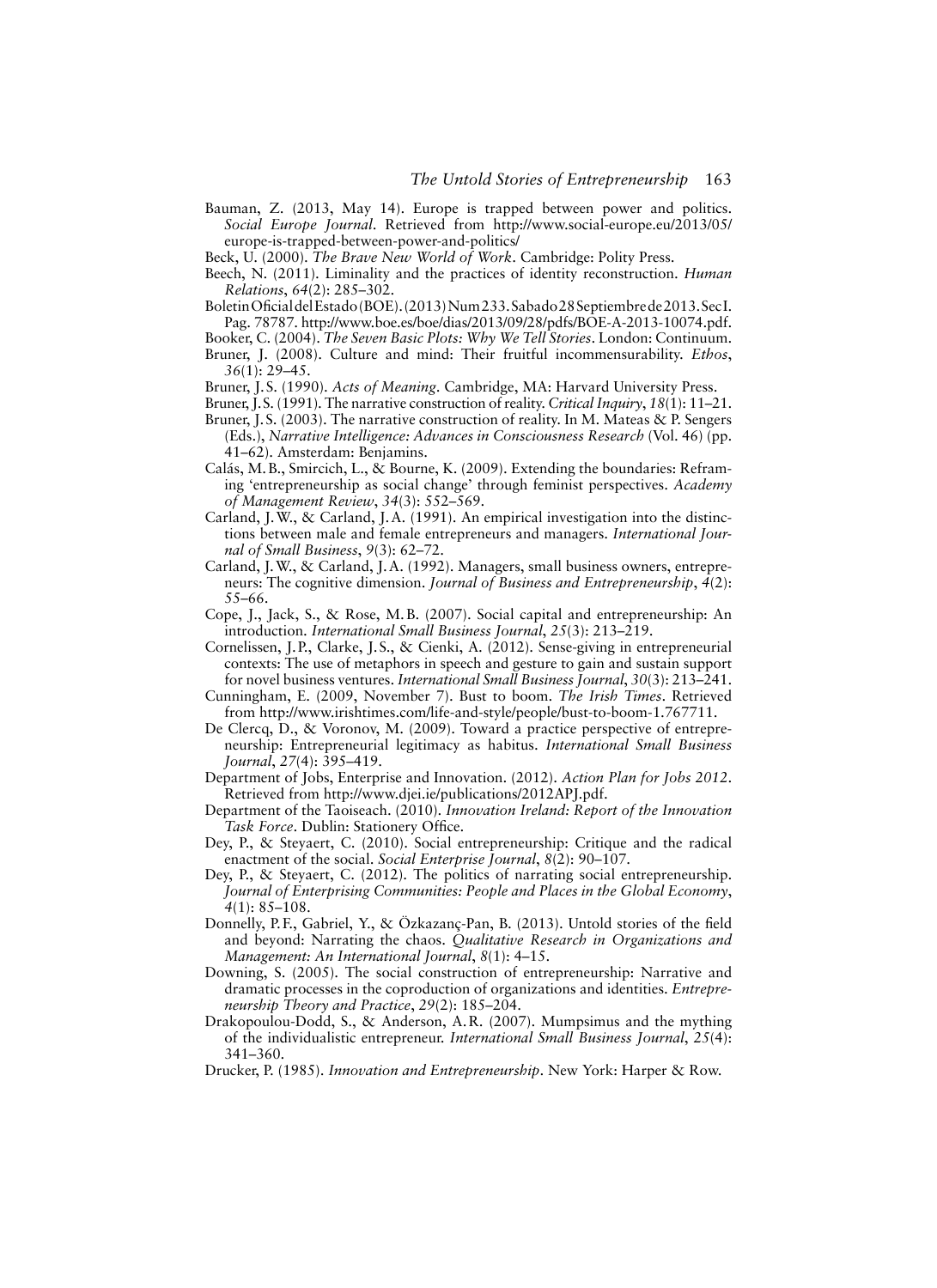- Fernández, D. (2013, May 10). Se buscan 'ángeles' para lanzar negocios [Looking for 'Angels' to launch business]. *El País*. Retrieved from http://sociedad.elpais. com/sociedad/2013/05/10/actualidad/1368202220\_061094.html .
- Fitzsimons, P., & O'Gorman, C. (2012). *Entrepreneurship in Ireland 2011: Global Entrepreneurship Monitor (GEM).* Retrieved from http://www.gemconsortium. org/docs/2432/gem-ireland-2011-report .
- Flick, U. (1992). Triangulation revisited: Strategy of validation or alternative? *Journal for the Theory of Social Behaviour* , *22* (2): 175–197.
- *Gabriel, Y. (1999). Organizations in Depth: The Psychoanalysis of Organizations. London: Sage.*
- Gabriel, Y. (2004). Narratives, stories and texts. In D. Grant, C. Hardy, C. Oswick, & L. Putnam (Eds.), *The Sage Handbook of Organizational Discourse* (pp. 61–77). London: Sage.
- García, M. C. D., & Welter, F. (2013). Gender identities and practices: Interpreting women entrepreneurs' narratives. *International Small Business Journal*, *31*(4): 384–404.
- Garcia-Lorenzo, L. (2004). (Re)producing the organization through narratives: The case of a multinational. *Intervention Research*,  $1(1)$ : 43–60.
- Garcia-Lorenzo, L. (2010). Framing uncertainty: Narratives, change and digital technologies. *Social Science Information* , *49* (3): 329–350.
- Garcia-Lorenzo, L., Nolas, S., & de Zeeuw, G. (2007). Stories and the acquisition of knowledge. *Systemica* , *15* (6): 177–191.
- Garcia-Lorenzo, L., Nolas, S. M., & De Zeeuw, G. (2008). Telling stories and the practice of collaboration. *International Journal of Sociology and Social Policy* , *28* (1/2): 9–19.
- Gartner, W. B. (2008). Variations in entrepreneurship. *Small Business Economics* , *31* (4): 351–361.
- Gartner, W. B. (2010). A new path to the waterfall: A narrative on a use of entrepreneurial narrative. *International Small Business Journal, 28* (1): *6–19.*
- Gergen, K. J. (1994). *Realities and Relationships: Soundings in Social Constructionism* . Cambridge, MA: Harvard University Press.
- *Gilad, B., & Levine, P. (1986). A behavioral model of entrepreneurial supply. Journal of Small Business Management, 24(4): 45–53.*
- Hancock, C. (2013, June 12). Irish entrepreneurs: Your country needs you. *The Irish Times*. Retrieved from http://www.irishtimes.com/business/sectors/financialservices/irish-entrepreneurs-your-country-needs-you-1.1425018 .
- Hernández, R., Coduras, A., Vaillant, Y., Batista, R. M., Sosa, S., Mira, I., & Martínez, J. (2013). *Global Entrepreneurship Monitor: Informe GEM España 2012.* Retrieved from http://www.gemconsortium.org/docs/2811/gem-spain-2012 report.
- Hessels, J., Van Gelderen, M., & Thurik, R. (2008). Entrepreneurial aspirations, motivations, and their drivers. *Small Business Economics* , *31* (3): 323–339.
- Holmquist, K. (2010, April 14). Life after redundancy: 'You're not just your old job', *The Irish Times*. Retrieved from http://www.irishtimes.com/life-and-style/ people/life-after-redundancy-you-re-not-just-your-old-job-1.651932 .
- Holt, R., & MacPherson, A. (2010). Sensemaking rhetoric and the socially competent entrepreneur. *International Small Business Journal* , *28* (1): 20–42.
- Horn, C. (2010, December 17). Rebuilding a changed Ireland. *The Irish Times*. Retrieved from http://www.irishtimes.com/business/rebuilding-a-changed-ireland-1.687975 .
- Imas, J. M., & Weston, A. (2012). From Harare to Rio de Janeiro: Kukiya-Favela organization of the excluded. *Organization*, 19(2): 205-227.
- Imas, J. M., Wilson, N., & Weston, A. (2012). Barefoot entrepreneurs. *Organization*, 19(5): 563-585.
- *Irish Times, The*. (2009, March 2). Growing business. *The Irish Times*. Retrieved from http://www.irishtimes.com/business/growing-business-1.713282.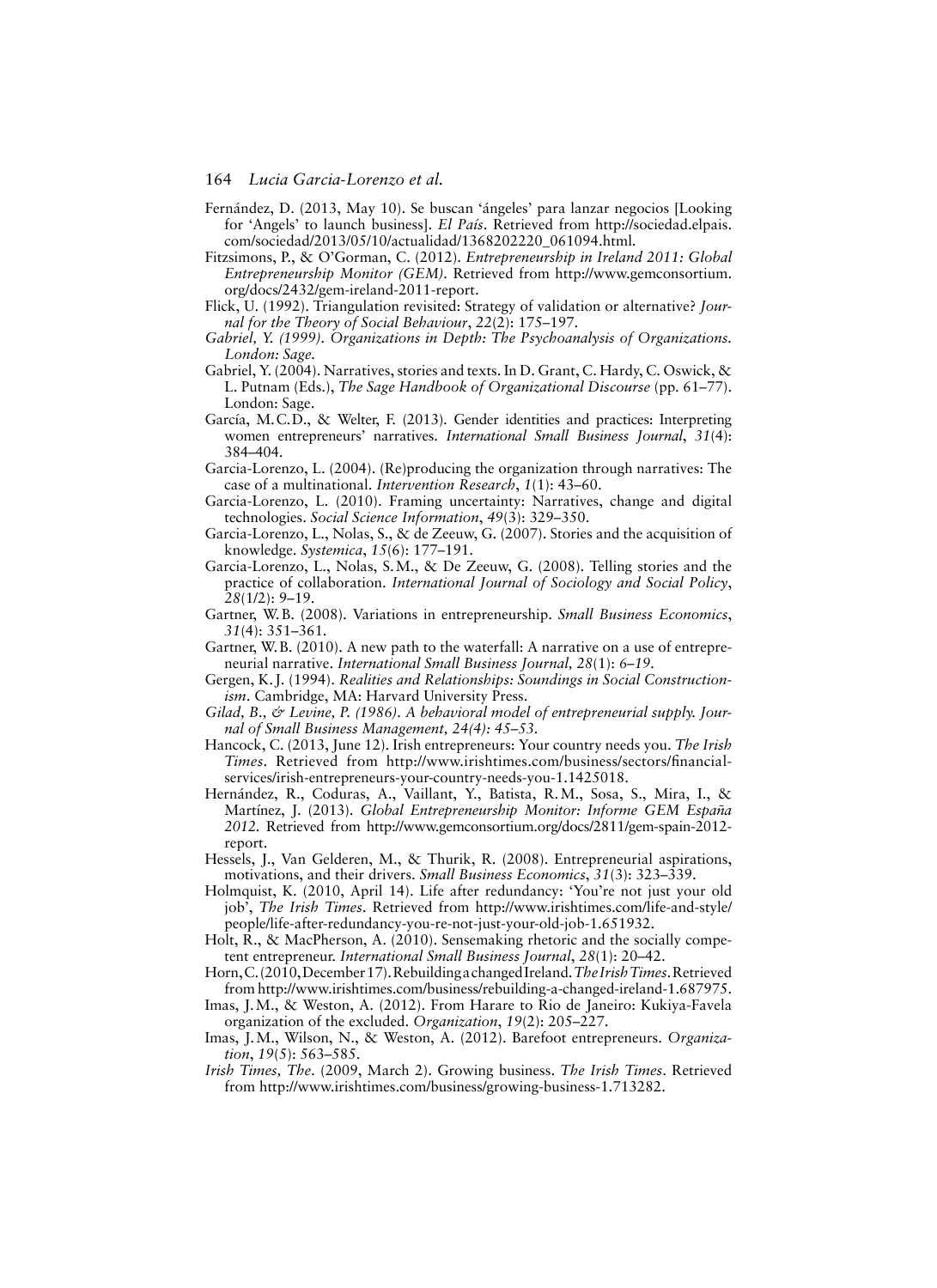- *Irish Times, The*. (2010, November 30). Enter the dragons. *The Irish Times* . Retrieved from http://www.irishtimes.com/business/enter-the-dragons-1.683565 .
- Jahoda, M. (1982). *Employment and Unemployment: A Social-Psychological Analysis* (Vol. 1). Cambridge: Cambridge University Press.
- Jones, C., & Spicer, A. (2005). The sublime object of entrepreneurship. *Organization* , *12* (2): 223–246.
- Kenny, K., & Scriver, S. (2012). Dangerously empty? Hegemony and the construction of the Irish entrepreneur. *Organization*, 19(5): 615–634.
- Kerr, A. (2013, February 22). Banker, barista—breadwinner. *The Irish Times.* Retrieved from http://www.irishtimes.com/life-and-style/people/banker-baristabreadwinner-1.612097 .
- Kets de Vries, M. F. K. (2011). *The Leader on the Couch: A Clinical Approach to Changing People and Organizations* . Oxford: Wiley.
- Kirzner, I. M. (1973). *Competition and Entrepreneurship*. Chicago: University of Chicago Press.
- Knights, D., & Willmott, H. (1989). Power and subjectivity at work: From degradation to subjugation in social relations. *Sociology* , *23* (4): 535–558.
- Lin, N., Ensel, W., & Vaughn, J. (1981). Social resources and strength of ties: Structural factors in occupational status attainment. *American Sociological Review* , *46* (4): 393–405.
- Linstead, S., Fulop, G. E., & Lilley, S. (2004). *Management and Organization: A Critical Text.* New York: Palgrave Macmillan.
- Lynch, S. (2012, February 10). Entrepreneurial spirit hasn't gone away. *The Irish Times*. Retrieved from http://www.irishtimes.com/business/sectors/technology/ entrepreneurial-spirit-hasn-t-gone-away-1.460718 .
- Mañana, C. (2013, May 10). Aprendimos casi to do en Google: De tejer a vender [We learnt almost everything on Google: From Tejera to sell]. *El País* . Retrieved from http://sociedad.elpais.com/sociedad/2013/05/10/actualidad/1368 199230\_633696.html .
- Mármol, C. (2013, May 12). Del paro al autoempleo: Guía para salir del infierno [From unemployment to self-employment: Guide out of hell]. *El Mundo* . Retrieved from http://www.elmundo.es/elmundo/2013/05/12/andalucia/1368 347460.html.
- Marris, P. (1986). *Loss and Change*. London: Routledge.
- Marris, P. (1993). The social construction of uncertainty. In C. Murray Parkes, J. Stevenson-Hinde, & P. Marris (Eds.), *Attachment Across the Life Cycle* (pp. 78–90). London: Routledge.
- Marris, P. (1996). *The Politics of Uncertainty* . London: Routledge.
- Marketing Partners. (2013, November 23). ¿Qué es ser emprendedor? [What is being an entrepreneur?]. Retrieved from http://rtrucios.bligoo.com/emprendedor.
- McKenna, S., Garcia-Lorenzo, L., & Bridgman, T. (2010). Managing, managerial control and managerial identity in the post-bureaucratic world. *Journal of Management Development* , *29* (2): 128–136.
- Miller, P., & Rose, N. (1990). Governing economic life. *Economy and Society* , *19* (1): 1–31.
- Mitchell, R.K. (1997). Oral history and expert scripts: Demystifying the entrepreneurial experience. *International Journal of Entrepreneurial Behaviour & Research* , *3* (2): 122–139.
- Murthy, D. (2008). Digital ethnography: An examination of the use of new technologies for social research. *Sociology* , *42* (5): 837–855.
- Nahapiet, J., & Ghoshal, S. (1998). Social capital, intellectual capital, and the organizational advantage. *Academy of Management Review*, *23*(2): 242–266.
- Neergaard, H., & Ulhoi, J. P. (Eds.). (2007). *Handbook of Qualitative Research Methods in Entrepreneurship* . Cheltenham: Edward Elgar.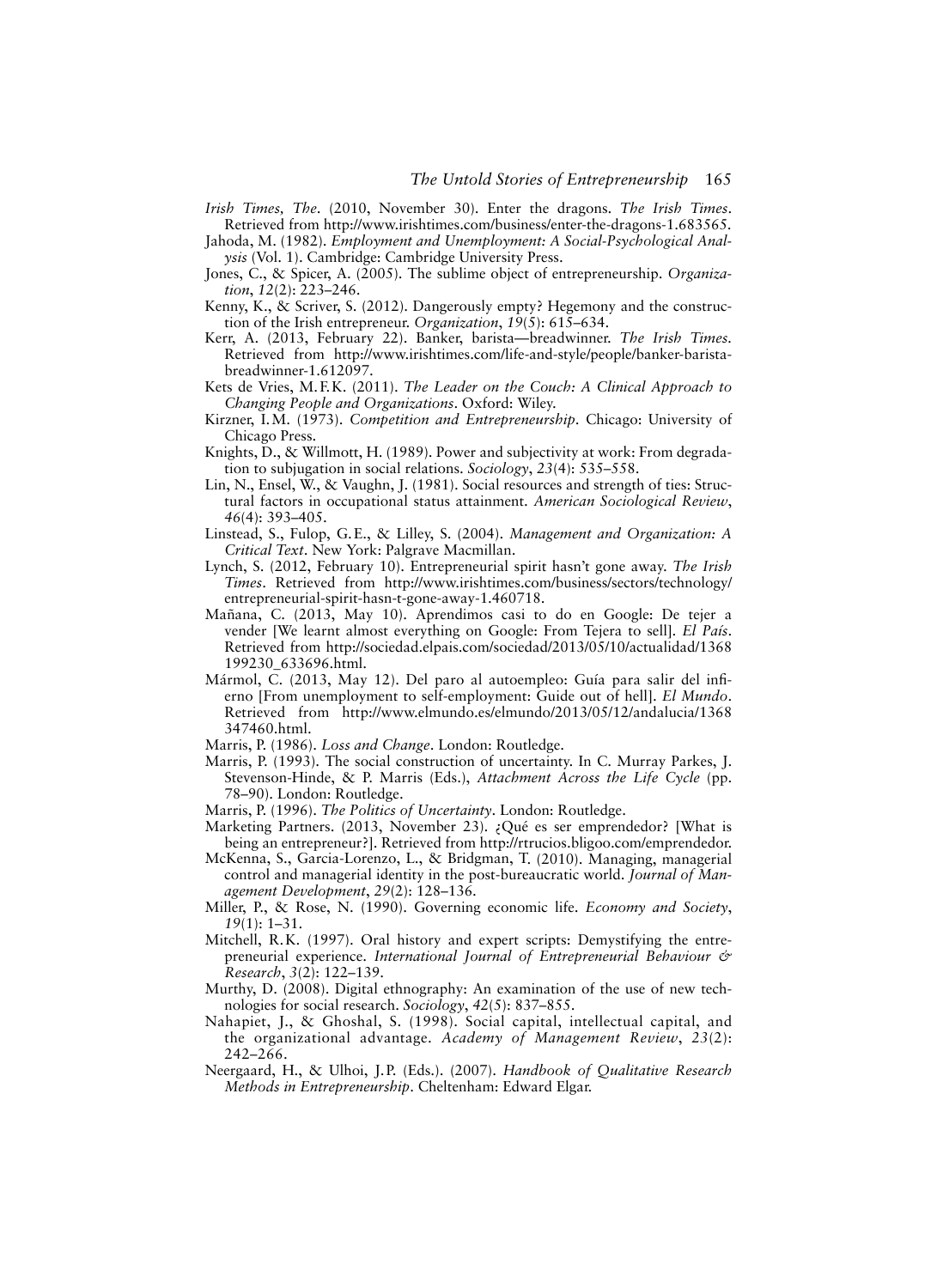- Newenham, P. (2014, January 23). Entrepreneurship report urges income tax rate of 15–20%. *The Irish Times*. Retrieved from http://www.irishtimes.com/business/ economy/entrepreneurship-report-urges-income-tax-rate-of-15-20-1.1665600 .
- Nicholson, L., & Anderson, A. (2005). News and nuances of the entrepreneurial myth and metaphor: Linguistic games in entrepreneurial sense-making and sensegiving. *Entrepreneurship: Theory and Practice* , *29* (2): 153–173.
- O'Brien, C. (2011a, June 20). Success is really a collection of failures. *The Irish Times* . Retrieved from http://www.irishtimes.com/life-and-style/people/successis-really-a-collection-of-failures-1.601315.
- O'Brien, C. (2011b, June 21). Fear is all part of the learning experience. *The Irish Times* . Retrieved from http://www.irishtimes.com/life-and-style/people/fe ar-is-all-part-of-the-learning-experience-1.602088 .
- Ogbor, J.O. (2000). Mythicizing and reification in entrepreneurial discourse: Ideologycritique of entrepreneurial studies. *Journal of Management Studies*, *37*(5): 605–635.
- O'Keefe, F. (2013, October 11). Can entrepreneurs bring back prosperity? *The Irish Times*. Retrieved from http://www.irishtimes.com/business/sectors/can-en trepreneurs-bring-back-prosperity-1.1556600 .
- *Özkazanç-Pan, B. (2009). Globalization and Identity Formation: A Postcolonial Analysis of the International Entrepreneur (Unpublished doctoral dissertation). University of Massachusetts, Amherst, MA, USA.*
- Parker, I. (2005). *Qualitative Psychology: Introducing Radical Research*. Maidenhead: Open University Press.
- Perren, L., & Jennings, P.L. (2005). Government discourses on entrepreneurship: Issues of legitimization, subjugation, and power. *Entrepreneurship Theory and Practice* , *29* (2): 173–184.
- Portes, A. (1998). Social capital. *Annual Review of Sociology* , *24* : 1–24.
- Power, C. (2009, April 6). History repeating itself. *The Irish Times*. Retrieved from http://www.irishtimes.com/business/history-repeating-itself-1.739139 .
- Radu, M., & Redien-Collot, R. (2008). The social representation of entrepreneurs in the French press: Desirable and feasible models? *International Small Business Journal* , *26* (3): 259–298.
- Rushdie, S. (1992). *Imaginary Homelands: Essays and Criticism, 1981 1991*. New York: Penguin.
- Schrage, M. (1989). *No More Teams! Mastering the Dynamics of Creative Collabo*ration. New York: Currency Paperbacks.
- Schumpeter, J. A. (1939). *Business Cycles: A Theoretical, Historical, and Statistical Analysis of the Capitalist Process* . New York: McGraw-Hill.
- Sennett, R. (1998). *The Corrosion of Character: The Personal Consequences of Work in the New Economy*. London: Sage.
- Sennett, R. (2006). *The Culture of the New Capitalism*. New Haven, CT: Yale University Press.
- Shane, S., & Venkataraman, S.  $(2000)$ . The promise of entrepreneurship as a field of research. *Academy of Management Review*, 25(1): 217-266.
- Standing, G. (2013, May 21). Job security is a thing of the past—so millions need a better welfare system. *The Guardian* . Retrieved from http://www.guardian.co.uk/ commentisfree/2013/may/21/job-security-welfare-flexible-labour-precariat.
- Steyaert, C., & Bouwen, R. (1997). Telling stories of entrepreneurship: Towards a narrative-contextual epistemology for entrepreneurial studies. In R. Donckels & A. Miettinen (Eds.), *Entrepreneurship and SME Research* (pp. 47–62). Aldershot: Ashgate.

*Storey, D. (1982). Entrepreneurship and the New Firm. London: Croom Helm.*

Sveningsson, S., & Alvesson, M. (2003). Managing managerial identities: Organizational fragmentation, discourse and identity struggle. *Human Relations*, *56*(10): 1163–1193.